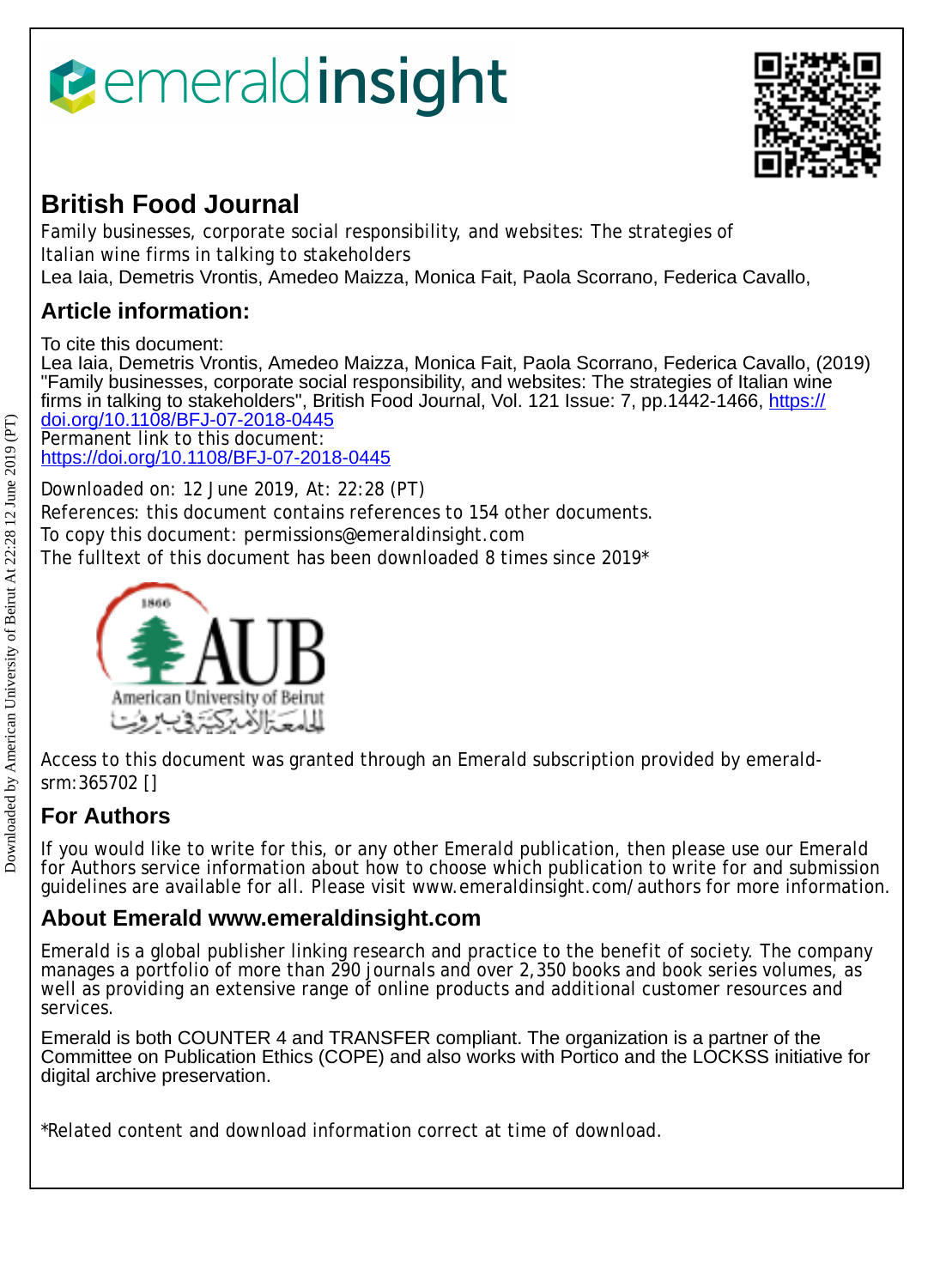BFJ 121,7

1442

Received 13 July 2018 Revised 19 November 2018 2 January 2019 Accepted 1 February 2019

# Family businesses, corporate social responsibility, and websites The strategies of Italian wine firms in talking to stakeholders

Lea Iaia

Department of Business Administration, Gabriele d'Annunzio University, Chieti-Pescara, Italy Demetris Vrontis

University of Nicosia, Nicosia, Cyprus, and

Amedeo Maizza, Monica Fait, Paola Scorrano and Federica Cavallo Dipartimento di scienze dell'economia, Universita del Salento, Lecce, Italy

# Abstract

Purpose – The purpose of this paper is to identify the distinctive elements of CSR communications that characterize the communications models of family businesses in the Italian wine industry, and to compare them with nonfamily businesses.

Design/methodology/approach – Using a case study approach, a sample of large and medium companies practicing corporate social responsibility was identified. The content of their websites was examined using content analysis and text mining (correspondence analysis techniques and word association analysis using the T-Lab software).

Findings – The analysis indicates that the ownership structure nature makes a difference in the online CSR communications process. The cultural identity in both family and nonfamily businesses is founded on intangible factors such as tradition; however, being a family business is a fundamental driver in the online CSR communications process, no longer forming a bond among players in the wine industry, but rather linking with other wine family businesses.

Research limitations/implications – One limitation of this work is the small size of the investigated sample. An added value it contributes is its focus on the Italian wine industry. The paper provides the essential elements that family and nonfamily wine businesses should consider in customizing their CSR communications with the brand's specific details.

**Originality/value** – The authors highlighted the similarities and differences of family and nonfamily wine businesses in terms of their online CSR communications. The authors also observed how the family wine business identity, in its multidimensional construct, has common factors with what we call "familiness." This research could establish a starting point for further work within this important sector.

Keywords Family business, Content analysis, Corporate social responsibility, Wine industry,

Company website, Nonfamily business

Paper type Research paper

# Introduction





British Food Journal Vol. 121 No. 7, 2019 pp. 1442-1466 © Emerald Publishing Limited 0007-070X DOI 10.1108/BFJ-07-2018-0445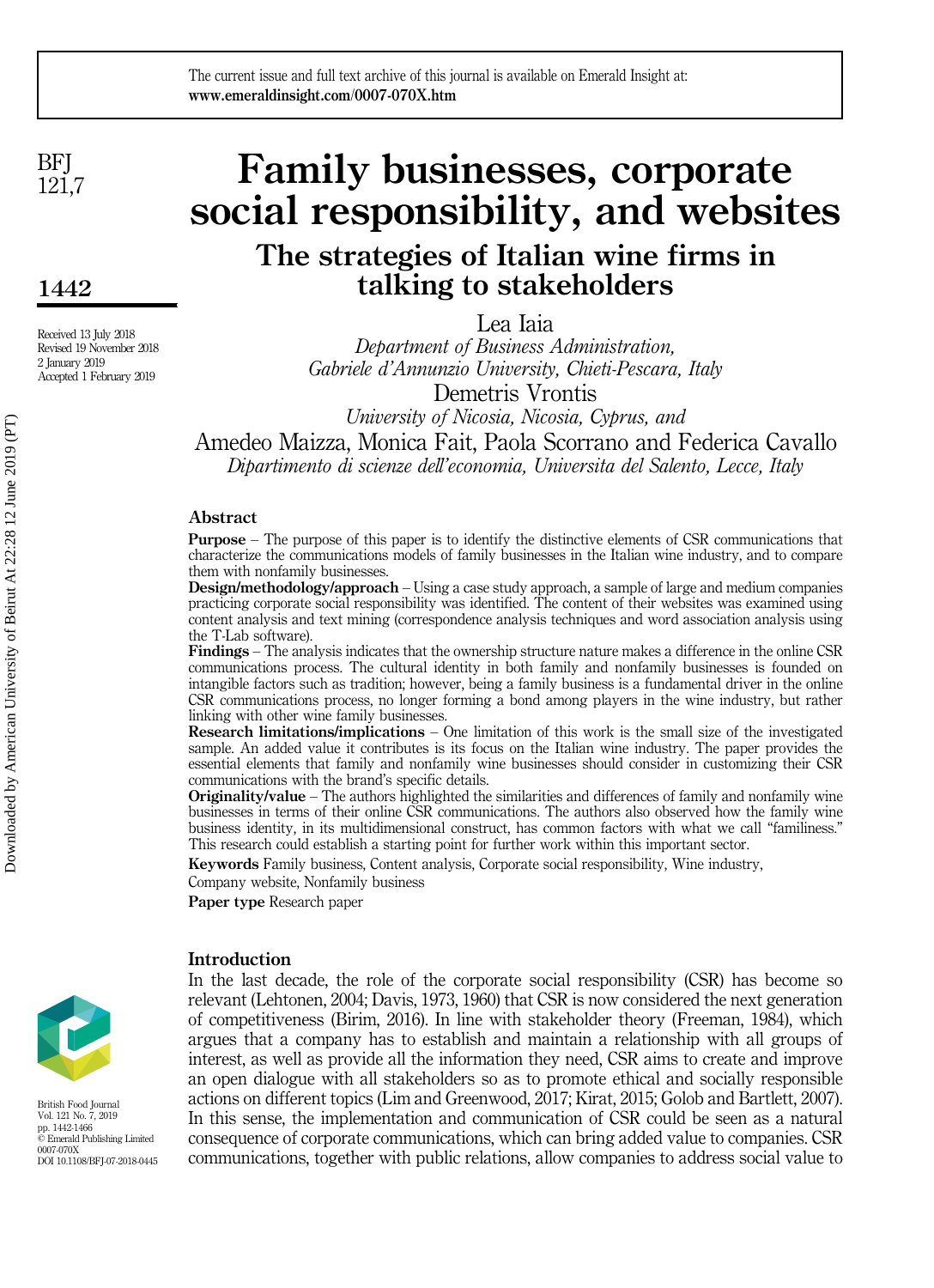their market and show their uniqueness (Holme, 2010); build a strong competitive advantage (Porter and Kramer, 2006); and make stakeholders aware of the company's CSR activities, as they influence business returns (Du et al., 2010).

The highest level of CSR communication is reached (Gomez and Chalmeta, 2011) when companies communicate their CSR efforts in developing an online communications process. In enterprises that develop CSR strategies, a proactive communications process aimed at engaging their stakeholders and capable of creating an effective and long-term relationship with them is expected to arise. In this sense, the use of a website could help (Del Bosco, 2017; Gomez and Borges-Tavarez, 2017) the company to improve its response to stakeholders' information needs and to customize messages to its users and the stakeholders in selecting the necessary information. In particular, websites represent a specific communication medium that can affect consumer perception (Saat and Selamat, 2014) when the corporate website is used as a tool to communicate CSR activities for companies. A part of the literature has investigated how specific firm characteristics affect firm CSR reporting behavior and have observed, in particular, internal determinants (Adams, 2002; Prado-Lorenzo *et al.*, 2009), but few studies have investigated particular type of internal factor as the family influence on business organizations (De Massis *et al.*, 2012). Family businesses constitute a huge fraction of companies throughout the world (Neubauer and Lank, 2016; Chua *et al.*, 2003; Gersick *et al.*, 1997), and their importance is also related to their capability to shift family values in the environmental and societal economy in which they are embedded (Bergamaschi and Randerson, 2016). In particular family firms enhance their sustainability by preserving their socio-emotional wealth (Berrone *et al.* 2012). The values generally associated with family businesses – such as long-term orientation, employee relationship, social and business community connections, integrity and continuity in the business policies, and attention to reputation (Le Breton-Miller, 2005; Donnelley, 1988) – may better facilitate the adoption of socially responsible behavior than in nonfamily businesses (Nekhili *et al.*, 2017; Campopiano and De Massis, 2015; Berrone *et al.*, 2010; Lindgreen and Swaen, 2010; Dyer and Whetten, 2006). A specific characteristic of family businesses is the familiness, a construct which in the social capital theory is described as the set of real and potential resources – norms, values, cooperation, vision, trust – embedded and made available within single or multiple relationships (Habbershon and Williams, 1999; Habbershon et al., 2003). These resources intrinsic and implicit in a family business are difficult to imitate (Dess and Shaw, 2001) and able to shape the family brand identity as well as its competitive advantage. These essential characteristics of family businesses can improve CSR and therefore represent a critical issue that needs to be studied (Bergamaschi and Randerson, 2016). This suggests that there may also be important differences in the disclosure of social and environmental actions that distinguish family and nonfamily firms.

Our paper thus aims to advance our understanding of how family influence on a business organization may affect the type of online CSR communication and content disclosed of themselves. So, we identify the distinctive elements of CSR communications that characterize the communications models of family and nonfamily businesses. Specifically, we choose to observe the potential differences in the online CSR communication in the Italian wine industry, where the "family" element has always been a peculiar and recognizable trait of companies (Casprini et al., 2016; Vrontis et al., 2016).

In fact, from the point of view of wine companies, talking about social commitment means discussing a complex concept (Pellicelli *et al.*, 2016; Ohmart, 2009) that affects all the management activities of the company and affects competitors as well as local communities. Furthermore, if we consider that the wine industry has deep roots in the land in which it operates, reflecting in a broad sense the terroir notion (Iaia et al., 2017; Arfini et al., 2010), the CSR approach is significant in the wine sector because of the crucial role represented by the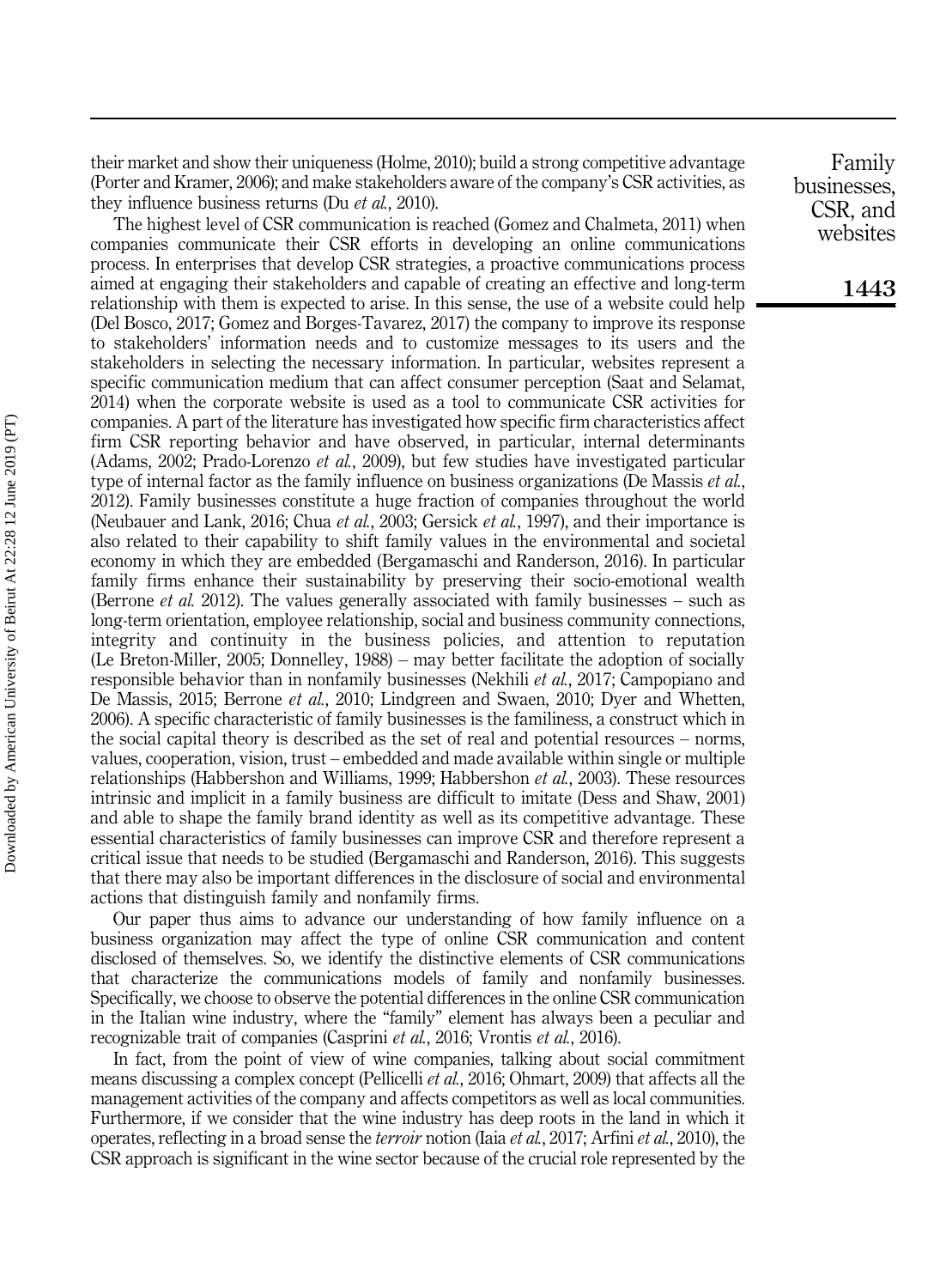territorial dimension and the critical and responsible behavior of the consumer in this field (Nazzaro *et al.*, 2016). The same strict bond with territory is associated with family businesses, which play an important role in the wine industry (Iaia et al., 2017; Vrontis et al., 2016). In fact, family businesses represent a set of values, symbols and traditions rooted in the area from which the family originate (Georgiou and Vrontis, 2013), where their reputation is well known by the market (Gallucci and Nave, 2012), and whose brand visibility is gained through online communication (Scorrano et al., 2018; Iaia et al., 2017, 2016; Capitello et al., 2014).

Within this context, to the best of our knowledge, very little research has examined the relationship between CSR and family businesses in the wine industry (Iannone, 2018) and in particular few studies have analyzed the disclosure by website. Then, in this paper, we attempt to fill this gap in the literature, advancing our understanding of how online CSR communication differs between wine family and nonfamily firm.

Specifically, we aim to address the following research questions:

- RQ1. What are the main aspects of CSR communicated in the family vs nonfamily wine businesses, in the website communication?
- RQ2. Does there exist a qualitative and quantitative composition of the words that move around the word "wine," that can represent different CSR communications models of family and nonfamily wine businesses?

The sample consists of companies dedicated to CSR – large and medium companies (Campopiano and De Massis, 2015; Young and Marais, 2011) that possess a significant number of stakeholders who need information and which have greater impact on society. Another contribution of this investigation is the methodology used: although Italian companies have already been investigated using the case study approach, in our case the content analysis did not employ just the CSR webpages and reports, but rather extracted the material for CSR analysis directly from the "Who we are" and "History," sections, as in the wine sector, the business's corporate reputation (the "output" of the CSR strategy implementation) is directly connected with the business's history (Iannone, 2018). The content analysis was carried on using correspondence analysis techniques and word association analysis, using the T-Lab software.

The structure of the paper is as follows: the next section provides the theoretical background to the research. The third section illustrates the method employed in the empirical analysis, the fourth section reports on and discusses the main findings of the empirical study, and the last section concludes and outlines avenues for future research.

# Theoretical background

# Corporate social responsibility and its communication

In The Citizens' Network-Commission Green Paper published in 2001, CSR was defined as "the voluntary integration by enterprises of social and environmental issues in their commercial transactions and their relationships with their interlocutors" (Jáuregui 2012, p. 30). The same construct was developed by Aguinis (2011, p. 855), who described CSR as a "specific context of organizational actions and policies that takes into account the expectations of suppliers and the social, economic and environmental actions." In fact, both of these are based on the triple bottom line concept (Elkington, 1997, 1994), which is a way to operationalize CSR (Iannone, 2018). The relevance and complexity of this concept requires researchers to explain CSR through its three dimensions (Gémar and Espinar, 2015; Aguinis, 2011): the economic, social and environmental dimensions. The economic dimension covers all topics about ethical behavior and the honest practices underlying the general activities of the business management and its

1444

BFJ 121,7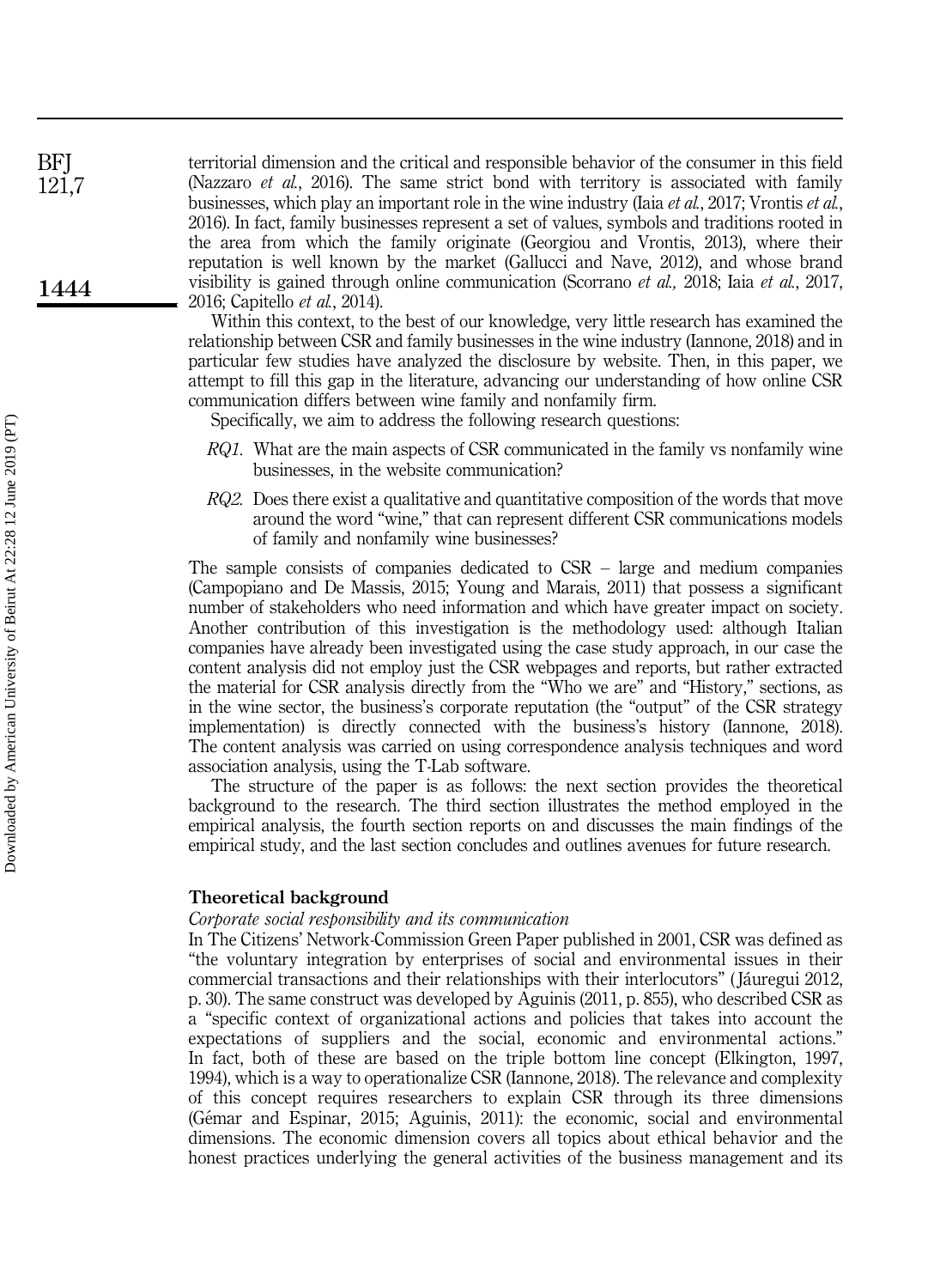governance (Lee and Saen, 2012), as well as the quality of products (Lee and Saen, 2012; Erol et al., 2011) and innovation in product processes (Garcia de los Salmones and Rodriguez del Bosque, 2011). This dimension thus describes the development of enterprises by means of ethical management. The social dimension concerns the social impact of companies on the sustainable development of society and the support of social issues (Ruizalba Robledo *et al.*, 2014) in terms of human activities or settlement (Chang and Cheng, 2019). It deals with the creation of employment opportunities (Govindan *et al.*, 2013), employees' health and work safety, their living standards, their decision-making power and improving their competences (Ruizalba Robledo et al., 2014). Moreover, it concerns (Lee and Saen, 2012; Erol *et al.*, 2011; Hong and Andersen, 2011) a green image intended, related to the green suppliers involved, green supply chain management as implemented by managers, and the associated environmental performance. The environmental dimension refers to the impact of the company's activities on the environment in terms of nature, ecosystems and the Earth (García *et al.*, 2014; Tseng, 2013). In this sense, companies need to measure and decrease the damage caused to the environment (Chang and Cheng, 2019).

Since the CSR activities implemented by enterprises highlight the assumption of economic, social and environmental responsibility by the firm (Perrini, 2005), CSR can also generate moral capital (Gamerschlag et al., 2011) when companies communicate the effects of organizations' actions to particular "groups of interest," better known as stakeholders, who may be "any group or individual that can affect and can be affected by the achievement of the aims of the organization" (Freeman, 1984). It is fundamental (Gamerschlag *et al.*, 2011; Campbell, 2004; Gray et al., 2001, 1987) that stakeholders are informed about the "good" practices carried out by firms (Merkl-Davies and Brennan, 2007; Yuthas et al., 2004; Godfrey et al., 2003; Clatworthy and Jones, 2001) because they have a positive attitude toward the concept of CSR (Di Bella and Al-Fayoumi, 2016). In fact, on one hand, companies can improve their brand image and corporate reputation (Chatzoglou *et al.*, 2017; Kang and Hustvedt, 2014; Colle et al., 2014; Almela Burgos, 2009) and at the same time gain a competitive advantage (Du et al., 2010; Hooghiemstra, 2000), with significant and positive associated firm financial performance (Salehi et al., 2018). On the other hand, CSR communication can create a dialogue with stakeholders, allowing the firm (Agudo-Valiente et al., 2015) to gather information on their different expectations and to obtain feedback on the perception of CSR initiatives.

This shows that company should intend CSR communication as a technique for gaining social recognition (Wigley, 2008), although if the communication is to be effective, it requires the use of more advanced approaches to CSR communication (Morsing and Schultz, 2006; Morsing, 2006). The effectiveness of the communications process, in fact, is the first step for the involvement of stakeholders, as its importance is growing as an important tool that companies can use to build and sustain relationships with stakeholders, as it can support company recognition, trust and credibility (Du et al., 2010).

# CSR communication strategies: focusing on website and content analysis

At present, to get in touch with their consumers and keep them up to date, companies need to employ multiple communication channels, including the digital environment because of its significance in disseminating CSR information (Holcomb et al., 2007; Haigh and Jones, 2006). The internet makes it possible to establish both one-way and two-way communication and therefore to receive feedback from interested parties and create a direct dialogue on CSR issues (Isenmann and Kim, 2006; Isenmann, 2006; Unerman and Bennett, 2004; Esrock and Leichty, 2000). The essential role of the internet in CSR communication (Gomez and Chalmeta, 2011; Basil and Erlandson, 2008) is confirmed by the CSR strategies elaborated by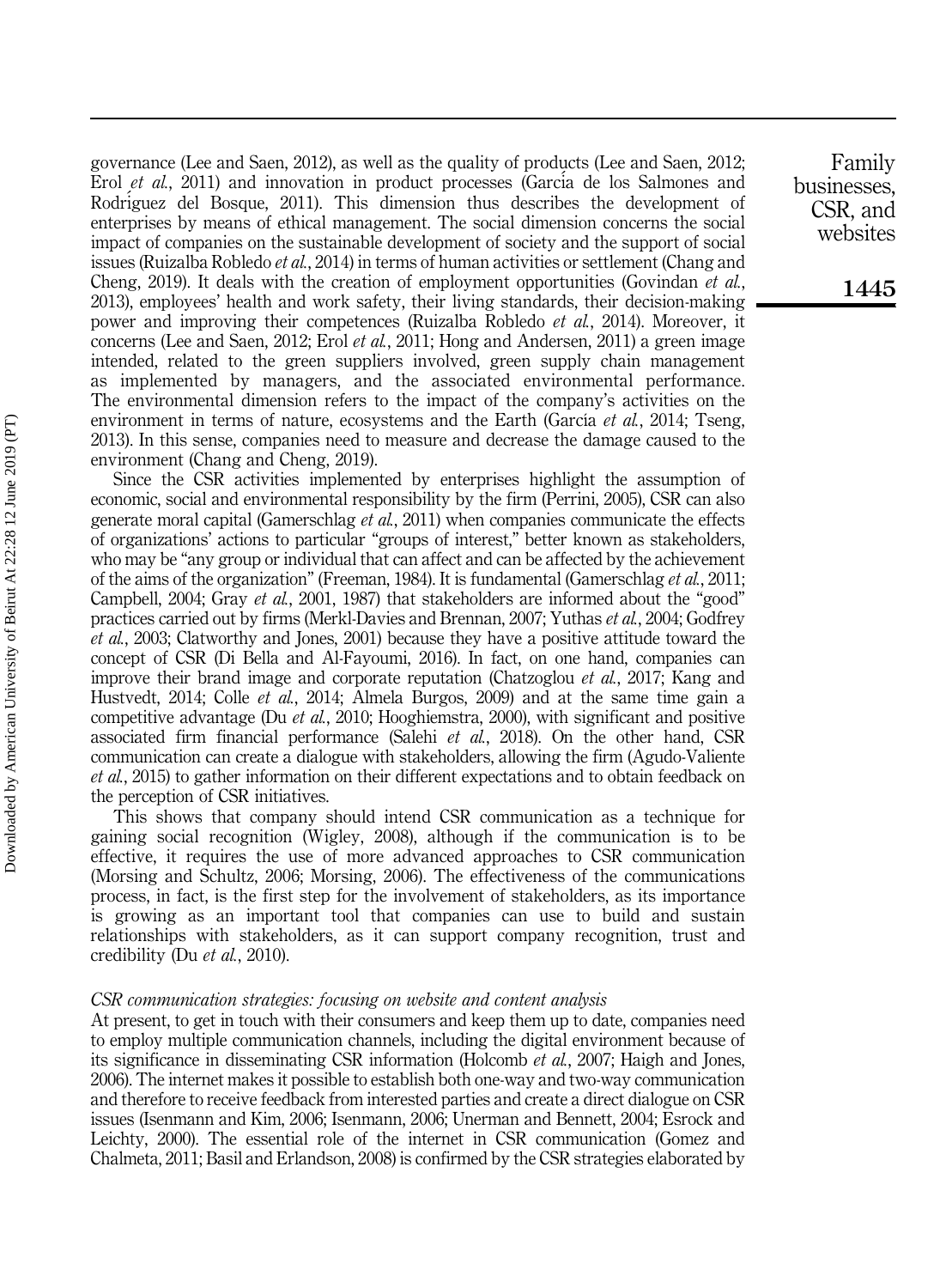Morsing and Schultz (2006). In fact, using stakeholder theory (Freeman, 1984), Morsing and Schultz (2006) included stakeholders in corporate strategy development, creating a framework of CSR communication strategies (Ettinger et al., 2018) including stakeholder information strategy, stakeholder response strategy and stakeholder involvement strategy. Stakeholder information strategy is a one-way strategy, as the company transmits information to stakeholders with the purpose of gaining their positive support by informing them of its philanthropic actions (Morsing and Schultz, 2006). Stakeholder response strategy is a two-way communications model in which the company tells stakeholders about its good intentions and pays attention to their answers. The purpose of this exchange of information is to persuade stakeholders of the company's attractiveness (Ettinger et al., 2018). Even if a response strategy is implemented with the aim of persuading the stakeholders, it is really a one-sided scheme that mirrors the firm's voice (Morsing and Schultz, 2006). Stakeholder involvement strategy means the implementation of an actual two-sided communication with stakeholders (Ettinger *et al.*, 2018), as the company activates and invites them to engage in dialogue, often using discussion forums and social media. The goal of this strategy is to engage stakeholders, in order to guarantee that their opinions are listened and their needs are met (Golob and Podnar, 2014).

An application of the Morsing and Schultz's (2006) stakeholder information strategy is the company website and all the information conveyed through it. In fact, websites make it much easier to exchange information between different stakeholders (Mcwilliams and Siegel, 2001) and to personalize messages for different stakeholders or groups of stakeholders (Wanderley et al., 2008; Hartman et al., 2007; Adams and Frost, 2006; Isenmann, 2006; Wheeler and Elkington, 2001).

In this sense, some authors have already studied the information shared on the internet by analyzing published CSR reports and focusing on the content, extent, and determinants of the information presented on company websites (Gomez and Borges-Tavarez, 2017; Del Bosco, 2017; Frostenson et al., 2011; Morhardt, 2010; Tagesson et al., 2009; Wanderley et al., 2008; Maignan and Ralston, 2002; Rikhardsson et al., 2002). These studies have identified various factors that can affect the disclosure of CSR on websites, such as size, profitability, business sector, country of origin, ownership and position in the company structure, listing status, and media exposure. Other studies have compared CSR disclosures through the web with other traditional offline forms of reporting CSR (Branco and Rodrigues, 2008; Williams and Ho Wern Pei, 1999), finding a tendency to provide more narrative information on websites than in annual reports and to focus on different CSR issues when using different media. CSR can add many benefits, as it improves positive attitudes toward the firm (Arvidsson, 2010; Wanderley et al., 2008) and creates real dialogue (Esrock and Leichty, 2000).

Websites are often one of the first steps (Rios and Pablo, 2014) and the hub of the business's online communication (Toma and Marinescu, 2012; Kung and Zhang, 2011) as they simultaneously constitute the company's main promotional "window" and the essence of the online presence of firms. Studying the potential of organizational websites from the customer's perspective, with the aim of understanding the link between company and public relations (Park and Reber, 2008), it has been demonstrated that corporate websites directly affect customer perception of CSR responsibility and customers' trust of the company; consumer use of a corporate website has an indirect effect on positive word-of-mouth communication. So, moving from the possibilities of corporate websites and their important role for company communication of CSR also (Mcwilliams and Siegel, 2001), the literature review has highlighted that internet-based analyses of CSR were generally conducted using the CSR webpage or CSR reports; few studies have focused on analyzing the content of the overall corporate website in terms of CSR strategies.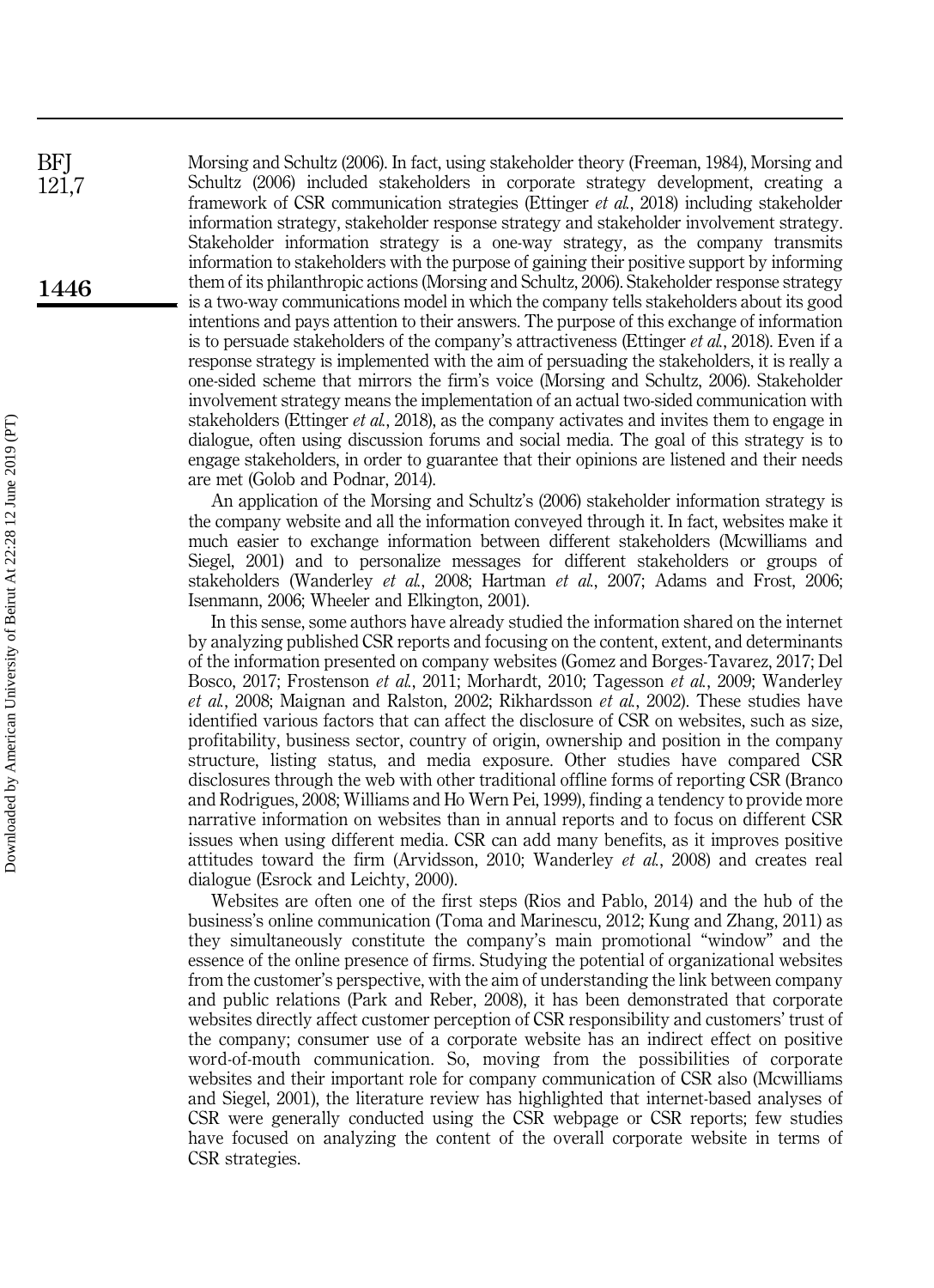# Corporate social responsibility and its relationship with family and nonfamily business

A family business can be defined as a firm owned by one or more family members, in which at least two members of the founding family are involved as major owners, where family members hold a substantial proportion of the equity, and where fractional equity ownership by the founding family exists (Heck and Trent, 1999; Gómez-Mejia et al., 2007). Family businesses represent a huge proportion of companies worldwide (Neubauer and Lank, 2016; Vrontis, 2008; Chua et al., 2003; Gersick et al., 1997), but their importance is also related to their ability to shift family values in the environmental and societal economy in which they are embedded (Bergamaschi and Randerson, 2016) and to use the family variable to achieve good economic and financial performance (Bresciani *et al.*, 2016). An interesting construct in the family business study is "familiness," introduced by Habbershon *et al.* (2003) that have defined it as the resources and capabilities related to family involvement and interactions. These resources include norms, values, cooperation, vision, trust; which are intrinsic and implicit in a family business, therefore, difficult to imitate (Dess and Shaw, 2001). Following this idea, Irava and Moores (2010) describe the familiness as the set of human elements (reputation and experience), organizational elements (decision making and learning) and relational elements (relationships and networks). Pearson *et al.* (2008) suggest a multidimensional construct, characterized by a structural dimension (social interactions and networks), a cognitive dimension (shared vision and purpose, as well as unique language, stories and culture) and a relational dimension (trust, norms, obligations and identity). The familiness is related to a greater business market orientation (Tokarczyk et al., 2007; Craig et al., 2008), and to create family brand identity (Zellweger et al., 2010).

The values of family businesses – long-term orientation, relationship with employees, social and business community connections, integrity and continuity in the business policies, and attention to reputation (Le Breton-Miller, 2005; Donnelley, 1988) – may facilitate the greater adoption of socially responsible behavior than in nonfamily business (Nekhili et al., 2017; Berrone et al., 2010; Lindgreen and Swaen, 2010; Dyer and Whetten, 2006).

Scholars have only recently begun to study the issue of CSR in the family business context (De Massis et al., 2012; Campopiano and De Massis, 2015; Yu et al., 2015; Campopiano et al., 2014; Amann et al., 2012) and in comparisons with nonfamily businesses (Nekhili *et al.*, 2017; Martín Castejón and Aroca López, 2016; Bergamaschi and Randerson, 2016; Cennamo et al., 2012; Granata and Chirico, 2010; Anderson and Reeb, 2003).

A first category of empirical studies has emphasized the values of the owner family (Niehm et al., 2008; Perrini and Minoja, 2008; Déniz and Suárez, 2005; Gallo, 2004), highlighting a link with the surrounding community, the dialogue's tendency and how the family nature of the firm affects the relationships between employees, customers and suppliers, and examining family-run large firms. In fact, family businesses respect the family values and traditions of their employees and the community when compared with nonfamily firms (Donnelly, 1964; Ward, 1987; Leach, 1993; Poza, 1995; Neubauer and Lank, 1998; Miller and Le Breton-Miller, 2003). Niehm et al. (2008) demonstrated the positive relation between the CSR orientation and performance of the company, through the family's values on the CSR behavior; in particular, their focus was the connection and interaction with the community and the society. Déniz and Suárez (2005) identified the two dimensions of CSR from two proposed scales measuring the narrow vision/costs and the broad vision/benefits of CSR, constructed by cost-benefit analysis and broadness of firm vision, proving the bond between the CSR orientations and the related investments. They demonstrated that family firms are a heterogeneous group in terms of their orientation toward CSR, and in order to understand the determinants of distinctive corporate social orientations and behaviors, they suggest to analyze the family features as values and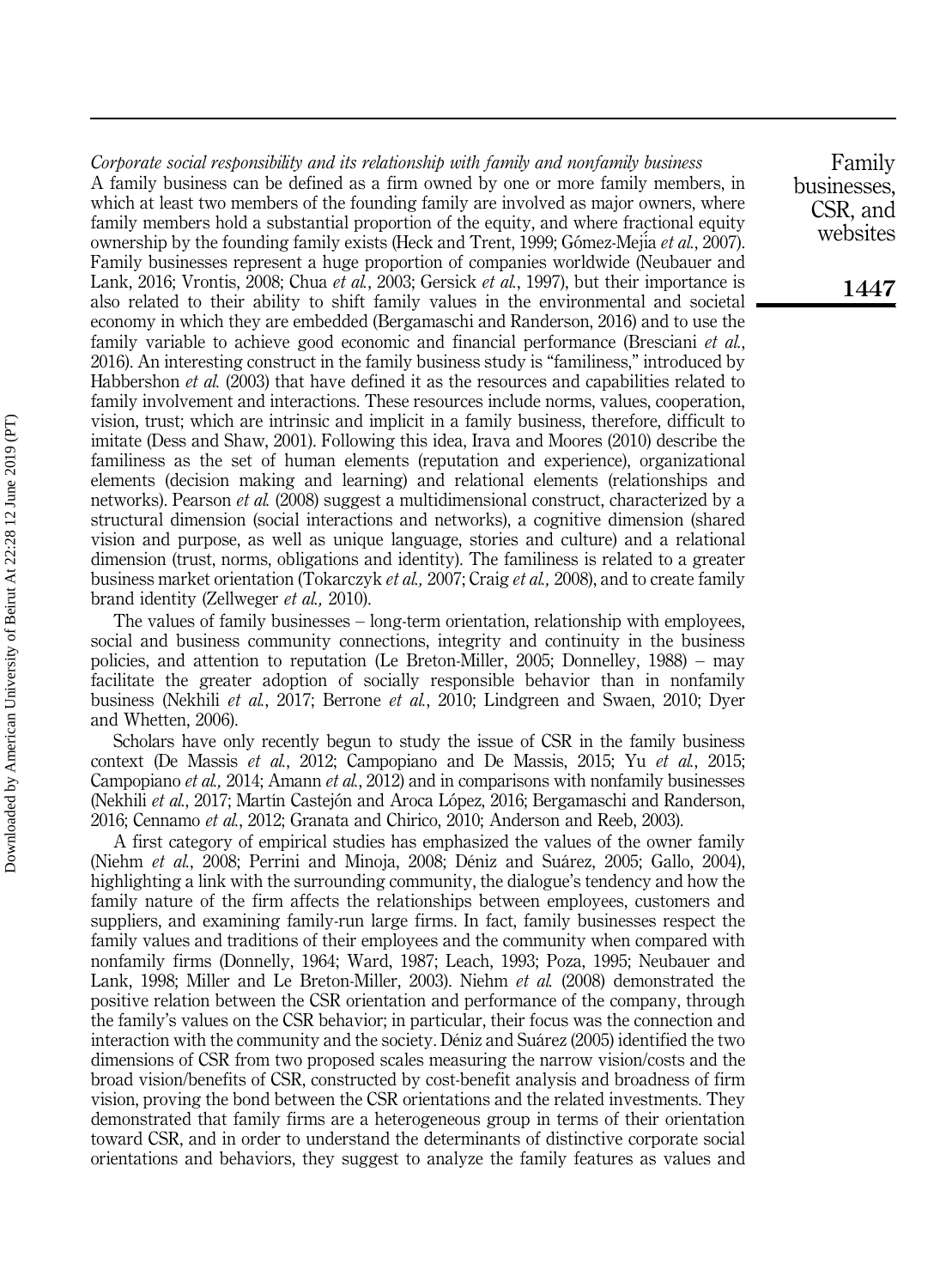culture, which constitute their competitive advantage (i.e. familiness, product quality, respect for employees, involvement with the community, management policies, etc.; Miller and Le Breton-Miller, 2003; Neubauer and Lank, 1998; Poza, 1995; Ward, 1987; Donnelly, 1964).

A second category of studies has performed comparative analysis of the social responsibility of family and nonfamily businesses. These studies have shown that there are differences in the ethical behavior of family and nonfamily businesses (Adams et al., 1998), as well as differences in CSR activities and perceptions among different types of family businesses (Bergamaschi and Randerson, 2016; Martín Castejón and Aroca López, 2016). From the stakeholder perspective, some studies have shown that family businesses are often linked with positive features in their relations with the stakeholders (Déniz and Suárez, 2005), as on one hand the stakeholders' evaluation of CSR information is affected by the ownership identity (Granata and Chirico, 2010; Anderson and Reeb, 2003), and on the other hand the "familiness" permeates all business areas, influencing employee, client and supplier relationships (Uhlaner *et al.*, 2004), as well as providing a positive image and reputation of caring about stakeholders (Dyer and Whetten, 2006). Besides, referring to external stakeholders, family business is supposed to be aligned to their expectations and to preserve the business partner's trust (Cennamo *et al.*, 2012), which demonstrates that a firm's characteristics can influence the effectiveness of CSR communication and decrease stakeholder skepticism (Nekhili et al., 2017; Du et al., 2010). On the base of the analyzed literature, it is possible to relieve the absence of homogeneity in the CSR orientation (Uhlaner et al., 2004; Déniz and Suárez, 2005; Marques et al., 2014); so, further research on the CSR dimensions related to family firms are relevant to better focus the existing differences. Besides, this is motivated by the presence of very few researches about the influencing elements of the CSR dimensions (Lamb et al., 2017).

# Methodology

If we consider notion of terroir (in the broad sense) to be important (Iaia et al., 2017; Contò et al., 2014), then the CSR approach is even more significant in the wine sector because of the crucial role represented by the territorial dimension and the critical and responsible behavior of the consumer (Nazzaro *et al.*, 2016). The same strict bond with territory is associated with family businesses, which play an important role in the wine industry (Iaia et al., 2017; Vrontis et al., 2016). In fact, family businesses represent values, symbols and traditions rooted in the area where the family originates (Georgiou and Vrontis, 2013), their reputation is well known by the market (Gallucci and Nave, 2012), and brand visibility is gained through online communication (Iaia et al., 2017, 2016; Capitello et al., 2014). In this sense, for the nature of the sector, an interesting connection between the CSR concept and family businesses can be found in the wine industry. Indeed, Iannone (2018) in her study interviewed a family business in the Italian wine sector, discovering that CSR manifests itself as the involvement, valorization and education of employees; social and environmental merit products; activities with the local community (such as sponsorship, promotion, and production of social, cultural and environmental projects); stable and durable collaboration with customers, suppliers and financial partners; global environment care and procedures and programs of environmental protection and quality of life (recycling waste, reducing emissions, saving energy, etc.). Furthermore, our literature review highlighted that internet-based analyses of CSR have been conducted using the CSR webpage or the CSR reports, and few studies have performed content analysis of the overall corporate website in terms of CSR strategies. For this reason, the aim of our study is to identify the distinctive elements of the online CSR communications that characterize the communications models of family businesses in the Italian wine industry, and to compare them with nonfamily businesses.

1448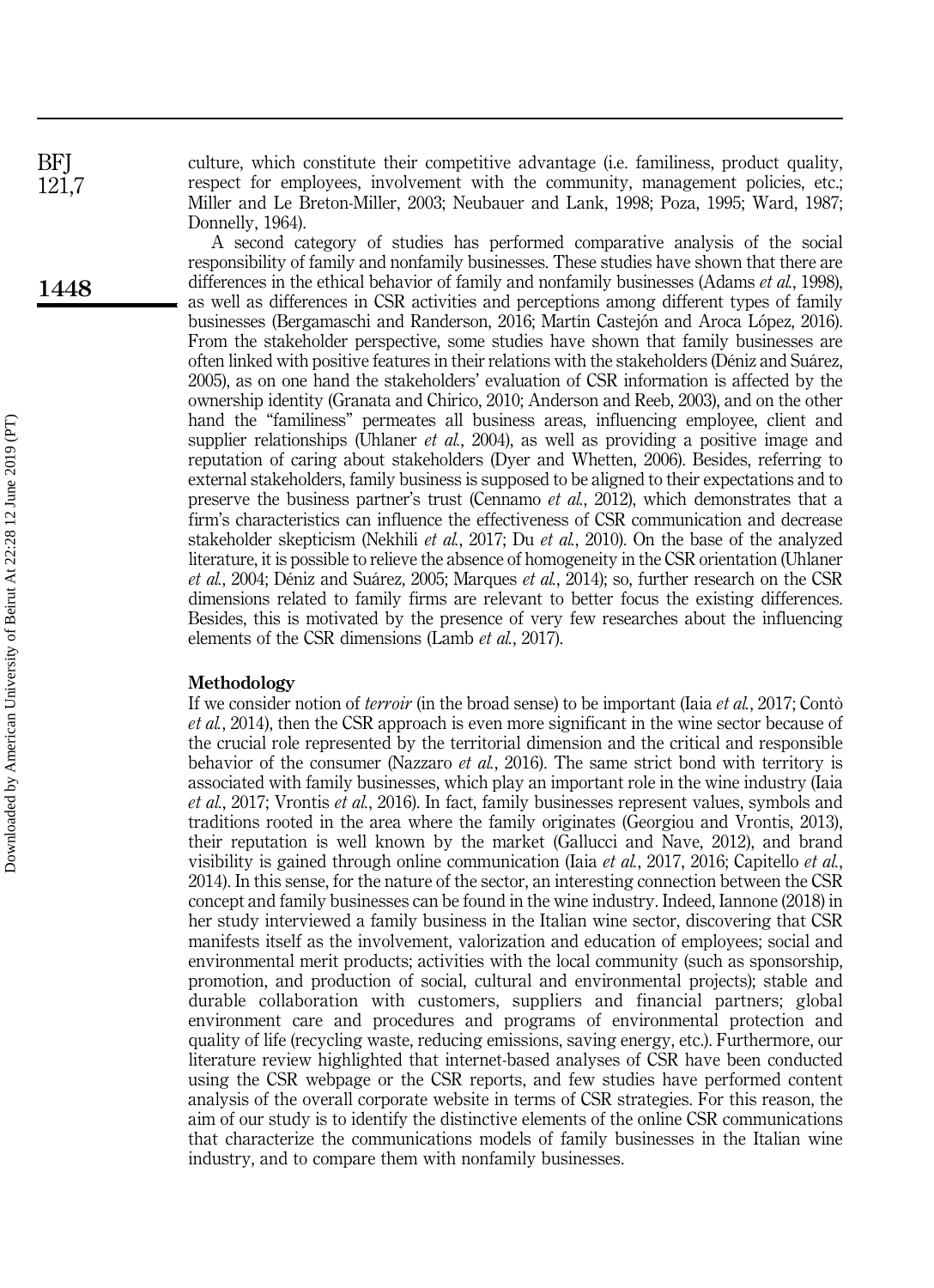# Research questions

In line with stakeholder theory (Freeman, 1984) and selecting stakeholder information strategy from the CSR communication strategies (Morsing and Schultz, 2006), we examined website content in which both family-owned and other wine companies speak about themselves, as we assumed that the overall communication strategy of these companies is permeated with the CSR perspective. The paper aims to identify the distinctive elements of CSR communications that characterize the communications models of family businesses in the Italian wine industry, and to compare them with nonfamily businesses. In other words, we would understand how family influence on a wine business organization may affect the type of online CSR communication and if it exists a different content disclosed compared to nonfamily businesses.

In particular, the purpose is to answer the following research questions:

- RQ1. What are the main aspects of CSR communicated in the family vs nonfamily wine businesses, in the website communication?
- RQ2. Does there exist a qualitative and quantitative composition of the words that move around the word "wine," that can represent different CSR communications models of family and nonfamily wine businesses?

# Sampling criterion and context

The subject of this study was selected using the case study approach (Yin, 2012; Gummesson, 2000; Malhotra, 1993). Although this method does not allow generalization of the results, it is argued to be suitable for generating a qualitative information flow (albeit one linked to the context of reference), which can facilitate learning (Flyvbjerg, 2006).

Two important considerations (Campopiano and De Massis, 2015; Young and Marais, 2011) bring us to focus on large and medium companies: the number of stakeholders asking for information and the greater impact on society.

The sample selection was obtained on May 16, 2017 by inputting the following criteria into Aida, the Bureau van Dijk database:

- ATECO code (2007) 11.02, companies that produce wine from grapes, which includes winemaking companies, quality wines produced in specified regions (QWPSR – code 11.02.10) and sparkling wine and other special wines (code 11.02.20);
- company located in Italy; and
- company has sales revenue available for 2012–2016.

For each examined year (2012–2016 inclusive), we selected the first 30 companies from the Aida data set, ordered by sales revenue in euro and integrated, where data were missing, with data from a wine industry survey report (Mediobanca, 2017). The sample was refined to further select firms:

- who were ranked in the 31st places in each year of the previous lists;
- who had a corporate website; and
- who agreed with the CSR approach, as seen by their corporate website containing a Sustainability or Social Report or other similar document (e.g. Code of Ethics, Code of Conduct, etc.).

At least 22 large and medium companies (12 nonfamily businesses and ten family businesses) were found using these criteria.

Family businesses were identified through Aida's indication of the company's ownership (based on capital).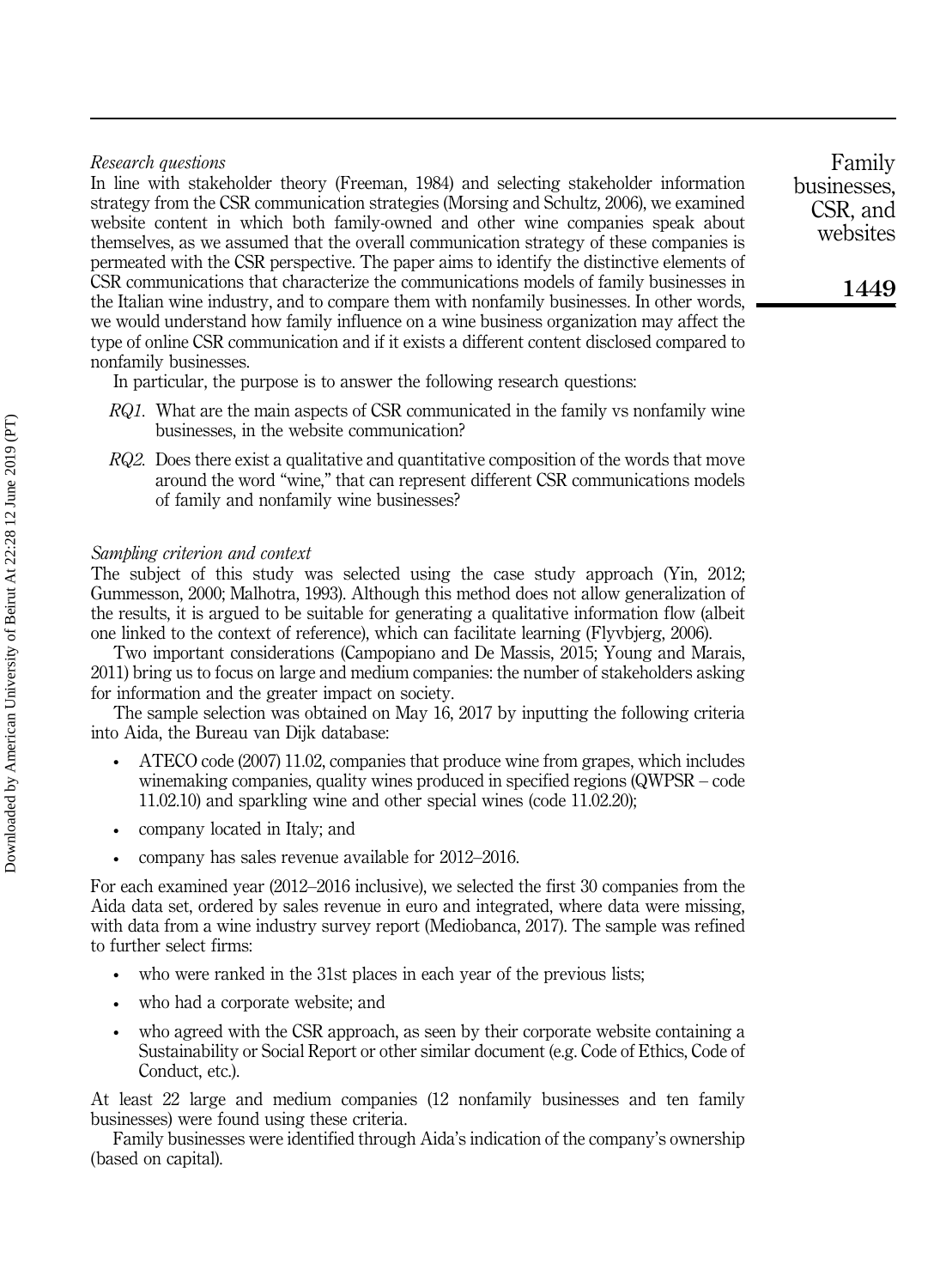Content analysis BFJ

> The website's content was analyzed through the logic of quantitative content analysis (Weber, 1990; Krippendorff, 1980; Berelson, 1952) supported by text mining techniques (Feldman and Sanger, 2007; Bolasco, 1997) conducted through the T-Lab software. Content analysis is a method that allows researchers to summarize a large amount of textual data in a small number of content categories (Stemler, 2001; Bryman and Bell, 2003; Weber, 1990). Text mining aims to process unstructured (textual) information, extract meaningful numeric indices from the text, and thus make the information contained in the text accessible to the various data mining (statistical and machine learning) algorithms. It can thus be used to analyze words, clusters of words and whole documents, identifying similarities between them and showing how they are related to other variables of interest in the research project.

> The content of the CSR analysis was extracted directly from the corporate website, from sections entitled "Who we are" and "History," as in the wine sector the business's corporate reputation (the output of the CSR strategy implementation) is directly associated with the history of its business (Iannone, 2018).

> In the processing phase, two sub-collections of data were created by the T-Lab software, to consider the phenomenon (family business or nonfamily business; see Table I).

> A co-occurring data matrix was computed for each level of content using correspondence analysis of the T-Lab software. The co-occurrences found were clusterized in order to detecting groups of words that were representative of CSR communication in both family and nonfamily businesses. The keywords returned by the co-word analysis were subjected to hierarchical clusterization, yielding mini-clusters. These are graphically represented by a similarity matrix based on multidimensional scaling (MDS; see Figures 1 and 2), which makes it possible to represent relations between data in a small space like a "map." The MDSs are significant when the stress value is equal to  $0.14$  (coefficient  $\langle 0.1 \rangle$ . The diameter of a term reflects the probability that it will appear in the analyzed text; the colors represent the division of the most frequently discussed topics by theme; the positioning in a quadrant indicates the strongest associative link in each area (the color). Looking at the homogeneity of the words present in each quadrant of the MDS (words synthesized through mini-clusters; see Figures 1 and 2), it is possible to identify four main thematic areas (RQ1).

> In order to identify whether a set of values, symbols and traditions that characterizes the two different communications models exists  $(RQ2)$ , we have selected the term "wine" from the keywords (511 keywords for the nonfamily business and 575 keywords for the family business contents). Then, using co-occurrence analysis, we extracted the first 20 words (B) with higher association with "wine" (A), in both family and nonfamily business; Table II highlights the frequency of co-occurrences (E.C. (AB)).

# Findings

RQ1. What are the main aspects of CSR communicated in the family vs nonfamily wine businesses, in the website communication?

|                                   |                     | No. of family business | Family business |
|-----------------------------------|---------------------|------------------------|-----------------|
|                                   | Texts               |                        |                 |
| Table I.                          | Elementary contexts | 526                    | 580             |
| Results of data                   | Forms               | 4,684                  | 5,478           |
| processing as returned Lemmas     |                     | 3,712                  | 4.403           |
| by the T-Lab software Occurrences |                     | 19,529                 | 22,635          |

1450

121,7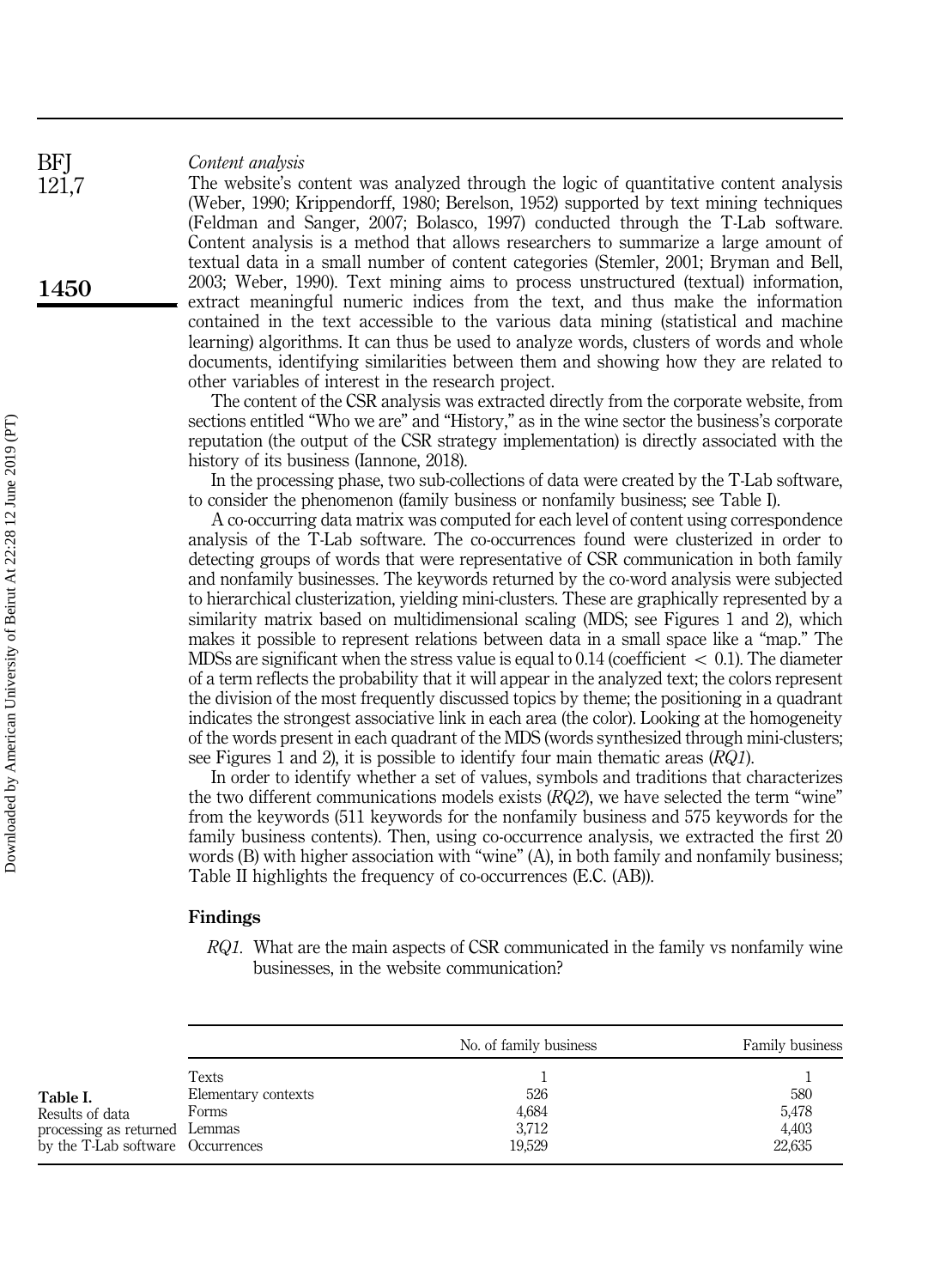

Family businesses, CSR, and websites



Multidimensional scaling (MDS) map nonfamily business group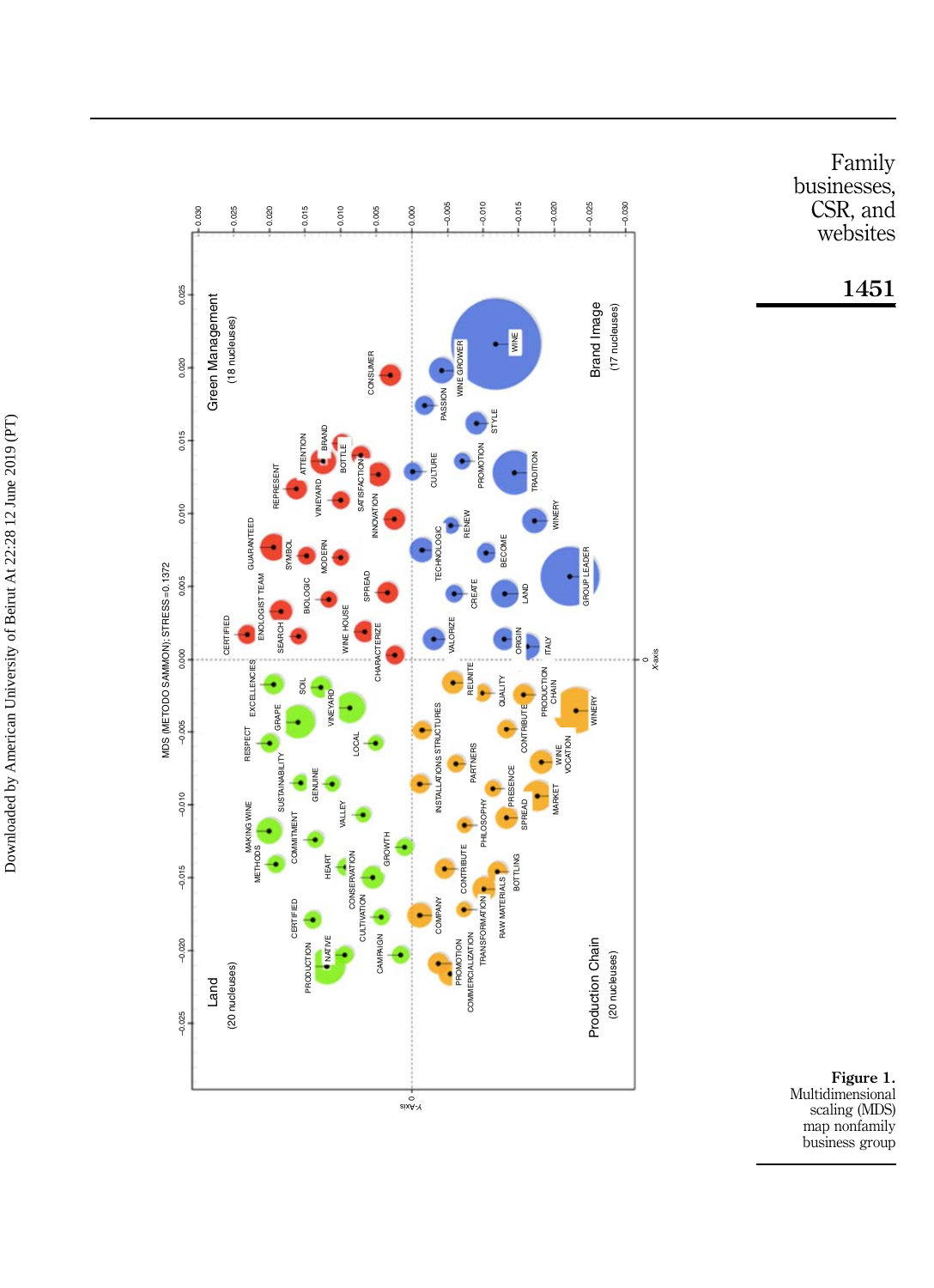

scaling (MDS) map family business group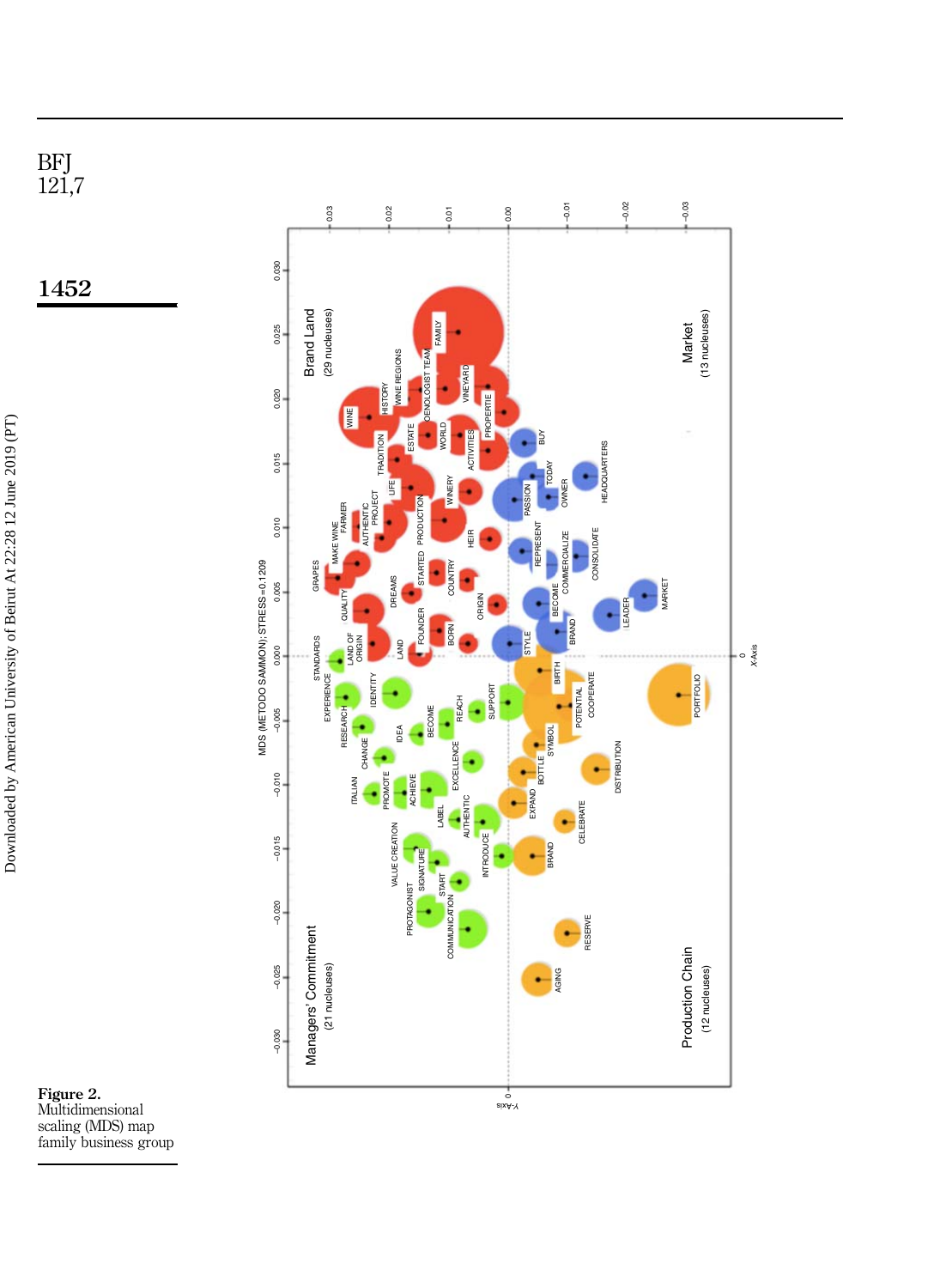| Vord <sup>(B)</sup>                                                                                                                                                                                                                                           | ,<br>etf.                                                                               | No. of family businesses<br>E.C. (B) | E.C. (AB)     | $x^2$ | Word (B)                                                                                                                                                                                                     | Coeff. | Family businesses<br>E.C. (B) | E.C. (AB) |  |
|---------------------------------------------------------------------------------------------------------------------------------------------------------------------------------------------------------------------------------------------------------------|-----------------------------------------------------------------------------------------|--------------------------------------|---------------|-------|--------------------------------------------------------------------------------------------------------------------------------------------------------------------------------------------------------------|--------|-------------------------------|-----------|--|
|                                                                                                                                                                                                                                                               |                                                                                         |                                      | 잎             |       | Producer                                                                                                                                                                                                     |        |                               |           |  |
| 1. Quality<br>2. Winery<br>3. To produce<br>4. Italian<br>5. Grassion<br>6. Passion<br>8. Imordite<br>9. Area<br>10. Tradition<br>11. History<br>13. Variety<br>15. Dace of origin<br>16. Generation<br>16. Generation<br>16. Generation<br>17. Territory<br> | <br>සහ දිනිසින් ස්විධ ටිටි පිලිසින් සිටි ටිටි<br>සහ දිනිසින් ස්විධ ටිටි පිලිසින් පිලිවි | ទី៩៩ភូមិដូនខ្លួនមូនដូនដូនដូ          |               |       |                                                                                                                                                                                                              |        |                               |           |  |
|                                                                                                                                                                                                                                                               |                                                                                         |                                      |               |       | $2. \frac{G}{T}$ 3. Production                                                                                                                                                                               |        |                               |           |  |
|                                                                                                                                                                                                                                                               |                                                                                         |                                      |               |       | 4. Estate                                                                                                                                                                                                    |        |                               |           |  |
|                                                                                                                                                                                                                                                               |                                                                                         |                                      |               |       |                                                                                                                                                                                                              |        |                               |           |  |
|                                                                                                                                                                                                                                                               |                                                                                         |                                      | ぬはぬほほ         |       | 5. Generation<br>6. Company<br>6. Company<br>7. Quality<br>8. Family<br>9. Italians<br>10. History<br>11. Land<br>12. Greenbards<br>14. Vineyards<br>15. Property<br>16. Region<br>16. Region<br>17. Passion |        |                               |           |  |
|                                                                                                                                                                                                                                                               |                                                                                         |                                      |               |       |                                                                                                                                                                                                              |        |                               |           |  |
|                                                                                                                                                                                                                                                               |                                                                                         |                                      |               |       |                                                                                                                                                                                                              |        |                               |           |  |
|                                                                                                                                                                                                                                                               |                                                                                         |                                      |               |       |                                                                                                                                                                                                              |        |                               |           |  |
|                                                                                                                                                                                                                                                               |                                                                                         |                                      |               |       |                                                                                                                                                                                                              |        |                               |           |  |
|                                                                                                                                                                                                                                                               |                                                                                         |                                      | g             |       |                                                                                                                                                                                                              |        |                               |           |  |
|                                                                                                                                                                                                                                                               |                                                                                         |                                      | $\mathbb{C}2$ |       |                                                                                                                                                                                                              |        |                               |           |  |
|                                                                                                                                                                                                                                                               |                                                                                         |                                      |               |       |                                                                                                                                                                                                              |        |                               |           |  |
|                                                                                                                                                                                                                                                               |                                                                                         |                                      |               |       |                                                                                                                                                                                                              |        | 5272                          |           |  |
|                                                                                                                                                                                                                                                               |                                                                                         |                                      |               |       |                                                                                                                                                                                                              |        |                               |           |  |
|                                                                                                                                                                                                                                                               |                                                                                         |                                      |               |       |                                                                                                                                                                                                              |        |                               |           |  |
|                                                                                                                                                                                                                                                               |                                                                                         |                                      |               |       |                                                                                                                                                                                                              |        |                               |           |  |
|                                                                                                                                                                                                                                                               |                                                                                         |                                      |               |       | 18. Famous                                                                                                                                                                                                   |        |                               |           |  |
|                                                                                                                                                                                                                                                               |                                                                                         |                                      |               |       | 19. Selection                                                                                                                                                                                                |        |                               |           |  |
|                                                                                                                                                                                                                                                               | 169                                                                                     |                                      |               |       |                                                                                                                                                                                                              |        |                               |           |  |
|                                                                                                                                                                                                                                                               |                                                                                         |                                      |               |       |                                                                                                                                                                                                              |        |                               |           |  |

Family businesses, CSR, and websites

Table II. Words related to the term "wine"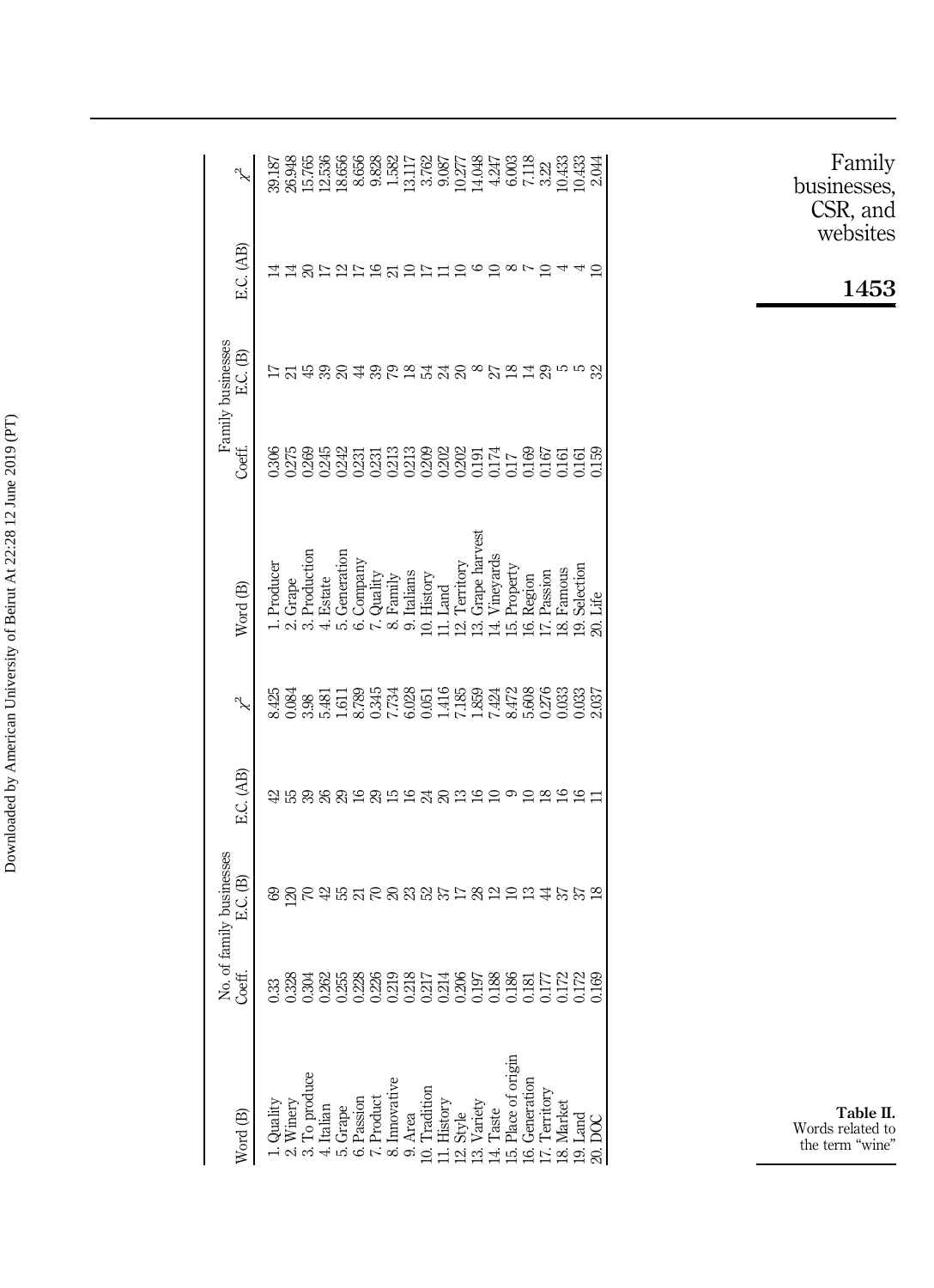MDS is a means of visualizing the level of similarity of individual cases of a data set. By examining the words in the maps, we have identified four thematic areas that characterize CSR website communication, which can be ascribable to the economic, social and environmental perspective of the commitment undertaken by the companies in both family and nonfamily businesses.

Analysis of the map quadrants extracted for nonfamily businesses (see Figure 1) highlights:

- An environmental responsibility toward the land that has supported the genesis of the product (land). The land synthesizes the *terroir* and its peculiar features. It is sought to highlight the "native" character of the "production," using the "certified" place of origin and its procedural guidelines as a guarantee, providing the instructions for the "campaign," "cultivation" and the "methods" of "making wine." For nonfamily businesses, the "sustainability" aspect of the territory is leveraged, as the "grape," the "vineyard" and the "soil" can generate "excellencies," making an effort ("commitment") to preserve and improve ("conservation," "growth") the naturalness of the production areas ("genuine," "heart," "valley," "local").
	- A social approach based on the commitment of managers oriented toward green supply chain management and the impact on local communities (Green management). This quadrant is characterized by features of production, such as raw materials ("vineyard"), "certified," "biologic," "modern," "guaranteed," "enologist team," in which the "search" for "innovation" plays a crucial role. These aspects show the "attention" paid to the "brand" by the "consumer" to increase his or her "satisfaction," and the company's desire to "spread" this attention for the product and for the environmental care. The consumer is also invited to visit the company's "wine house" in order to learn more about the brand and the production techniques.
	- The production chain and the brand image could be associated to an economic perspective of the CSR. The production chain is intended as an operating philosophy represented by a cooperative approach to the main goal: to "reunite" the "partners" in one "winery," with the necessary "installations" and "structures" to receive their contributions ("contribute"), thus increasing the "quality." The "raw materials" are therefore physically transformed ("transformation"), creating value through activities such as, for example, "bottling," "promotion" and "commercialization" (cooperating entirely with the "production chain"). The "philosophy" and the land's "wine vocation," where both the winery and the "company" partners entered in the "market," spreading ("spread") its "presence." The brand image is characterized by terms that especially refer to the intangible attributes of the "wine." The product is thus obtained thanks to: the "passion" of the "wine grower" and the product's value creation ("create," "valorize") which goes through the "promotion" of the "style," "culture" and "tradition" (communicating "history" and the "origin" of the product and its "land" of "origin," "Italy"); innovations in the wine sector ("renew," "technologic"). In this quadrant, it is also possible to determine the company's goal: to "become" an industry "group leader."

The quadrants of the map elaborated for the family business (see Figure 2), on the other hand, highlight a different approach:

• The managers' commitment view intended as involving the adoption of practices aimed at creating the relationship between the land and the company is very close to the social perspective of the CSR. Through continuous "research" activity and respect for the productive "standards," the "experience" gained and the "communication" of the "label," the company provides its contribution to the promotion ("promote") of the territory. From the latter, conversely, it receives a "support" for the construction of the brand "identity" and the "value creation," using the ideas of "excellence," "authentic" and "Italian."

1454

BFJ 121,7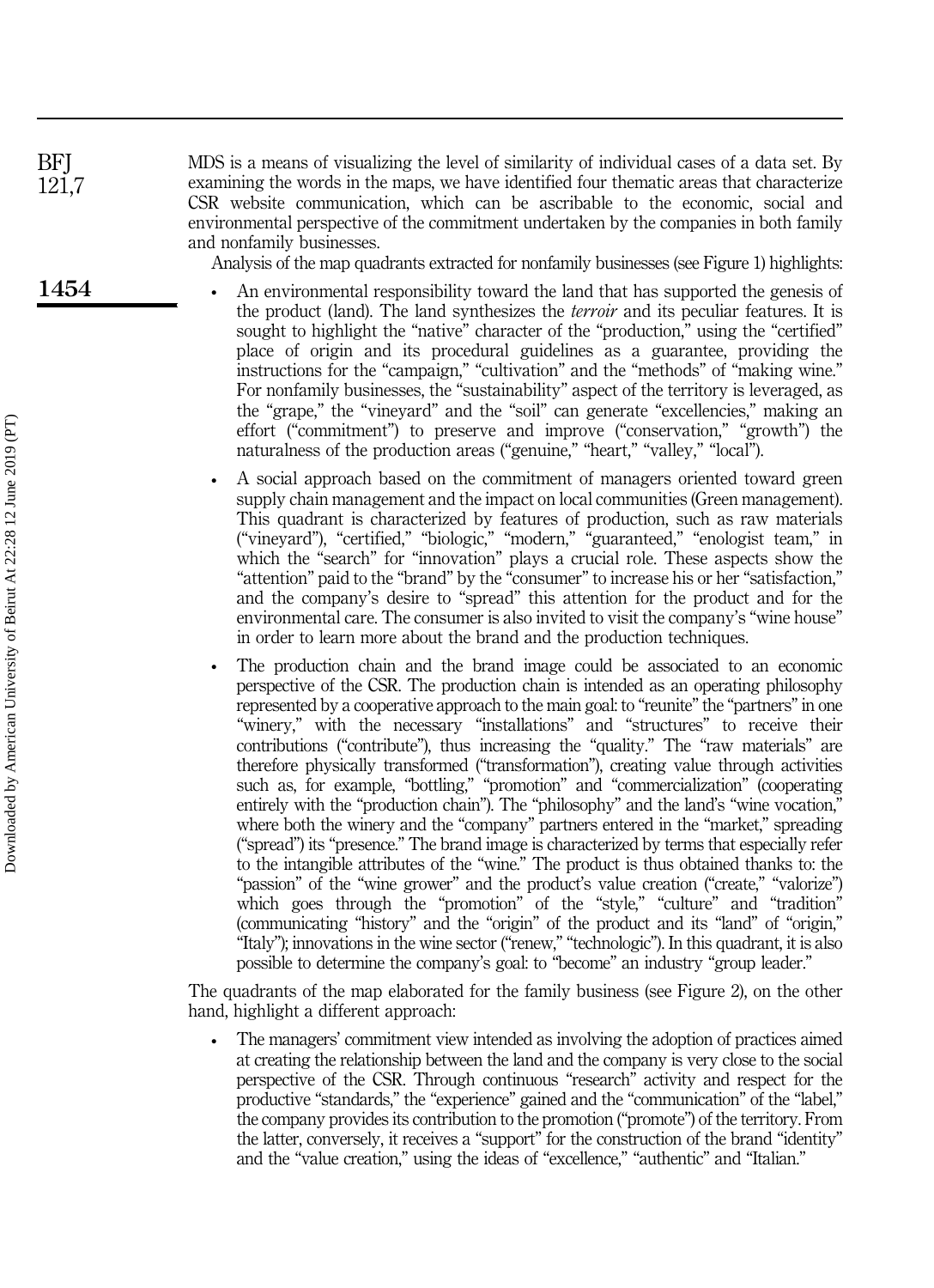- The quadrant called brand–land has particular appeal, because it is characterized by words that highlight the relationship between the brand image and the environment perspective (land). The theme that revolves around the brand image communication is the "family" and the "wine," which represent not only "history" and "tradition," but also an "authentic" "life" "project," "born" ("started") from the "dreams" of the "founder" ("heir"), and from the skills of the "farmer" that helped him or her make wine ("grapes," "make wine"), from a "land of origin," bringing "quality" to the "world." Today, that role is played by an "oenologist team," which pursues the "production" "activities" in the family "properties," also dislocated in other "wine regions"; for this reason, product is promoted is made by providing information on the "vineyard" "origin" and its "country," where the "winery" and the "estate" are located.
- The production chain and the market could be based on the economic dimension of the CSR. In fact, the thematic nuclei suggest that the family businesses "cooperate" or are considering "potential" cooperation, with the intent to "expand" the company's "portfolio" and/or the "brand" awareness, intended as a "symbol," emphasizing ("celebrate") particular aspects (probably also through the organization of ad hoc events), such as the "bottle," the "reserve" and "aging." The market quadrant is based on a smaller number of nuclei, but with very strong meaning, as they embody the company's business mission: to "represent" the "style" and the "passion" of its own "brand" (and of the "owner") to the "market," with the purpose of becoming ("become") "leader" and to "consolidate" the position reached:
- RQ2. Does there exist a qualitative and quantitative composition of the words that move around the word "wine," that can represent different CSR communications models of family and nonfamily wine businesses?

In order to answer the second research question, we analyzed the qualitative and quantitative composition of the words that move around the word "wine," because this represents the focus of the CSR communications model, as seen in RQ1. Table II shows the co-occurrences (AB) of the word "wine" (A) with other words (B) within same the elementary context.

From the analysis of the values, it is clear that nonfamily businesses link the term "wine" with words, such as "winery" (co-occurring No. 55), "quality" (No. 42), "production" (No. 39) and "grapes" (No. 29), that are features of wine production features; in addition, there are other values, like being "Italian" (no. 26). Following, the term is interpreted as a "product" (No. 29), "innovative" and certified ("DOC"), including in its meaning "passion," "history," "tradition," "style" and "taste," all handed down from "generation to generation" in its "land."

On the contrary, the family businesses are firstly related to the "producer," to emphasize to the "family" ("estate," "generation," "history," "property" and "life"). The other keywords are related to the "production," and the co-occurring terms are "grape," "company," "quality," "winery," "grape harvest," "renewed" and "selection." The importance given to the family element, related to the product "wine," is also highlighted by the arrangement of keywords in descending order of number of co-occurring lexical units: "family" (No. 21), "production" (No. 20), "estate" (No. 17), "company" (No. 17), "history" (No. 17), "quality" (No. 16). In contrast to the findings for the nonfamily business group, among the identified keywords in the latter classification, only two ("production" and "company") also fall into the first six positions of the ranking, based on the association index (see Table II).

Table II also shows that we can compare the words (B) dealing with family or nonfamily business, and consider the terms associated with the word "wine" that are used in both contexts, and those that characterize the communication of only family or nonfamily business.

In particular, the words associated with "wine" that are common to the CSR communication of both types of business – even though their association indices and degree of co-occurrence are not always similar – are linked to tangible elements, such as "grape,"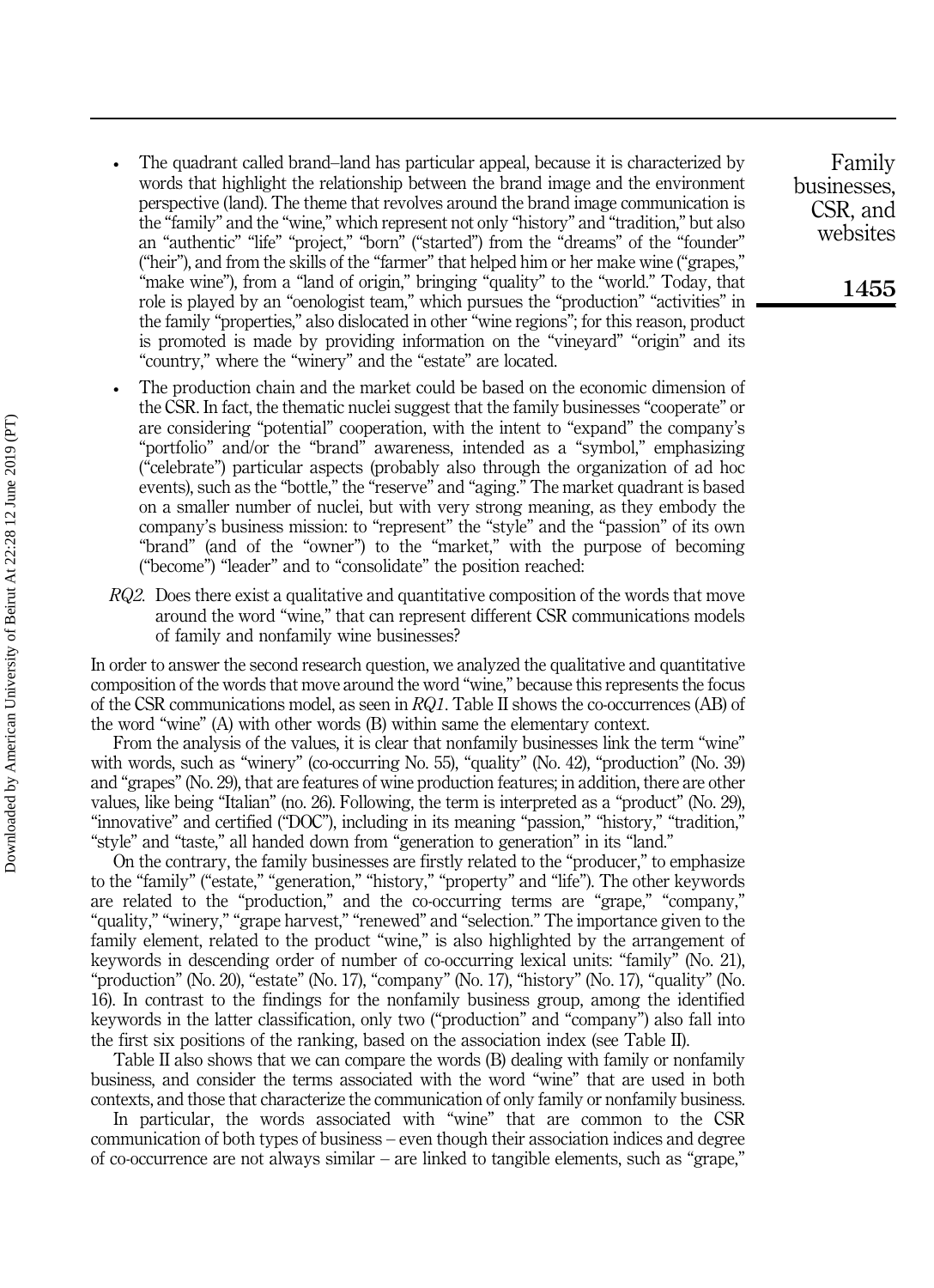"winery," "company" and "production," along with intangible elements such as "quality," being "Italian," "passion," "history" and "land."

The "family" theme ("generations," "life," "estate," "property," "region," etc.) is the cornerstone for the family businesses, and it is interesting to note that the nonfamily businesses rely on the "product" narrative, and particularly stress their features of "tradition," "place of origin" (related to the "DOC" certification), "taste," "style" and "innovation."

This information was considered useful in answering the second research question, as they highlight the qualitative and quantitative composition of the words that characterize the different ways of transmitting CSR communication in the family vs nonfamily businesses.

#### **Discussion**

In line with stakeholder theory (Freeman, 1984), CSR aims to create and improve an open dialogue with all stakeholders to promote ethical and socially responsible actions on different topics. Modern online communication is a proactive communications process that aims to engage stakeholders and is able to create an effective and long-term relationship with them.

Recent studies suggest stakeholders' evaluation of the CSR information is significantly affected by the ownership of the firm (Granata and Chirico, 2010; Anderson and Reeb, 2003) and that family businesses, in particular, have the capacity to shift family values in the environmental and societal economy in which they are embedded (Bergamaschi and Randerson, 2016); these peculiarities may facilitate the greater adoption of socially responsible behaviors than in nonfamily business (Nekhili et al., 2017; Lindgreen and Swaen, 2010; Berrone et al., 2010; Dyer and Whetten, 2006). If Aguinis (2011) described CSR as an organizational policy that takes into account the social, economic and environmental actions, as it is based on the triple bottom line concept (Elkington, 1997, 1994), it could be interpreted as a way to operationalize CSR (Iannone, 2018). The empirical results show that in the wine industries these perspectives characterize online disclosure of the CSR, and in the same time highlight the main aspects of CSR communicated in the family vs nonfamily wine businesses (QR1) and permit to observe the topic that distinguishes online CSR communications strategies (RQ2).

With reference to the main aspect of CSR communicated in the family and nonfamily wine business through the website  $(RQ1)$ , we identified the three CSR's perspectives (Aguinis, 2011), with different peculiarities. The social perspective (see Figure 1) in the family business is expressed by the managers' commitment, intended as the adoption of practices aimed at creating a relationship between the land and the company. On the other hand, in the nonfamily businesses, the social perspective is indicated by the commitment of management toward green supply chain management and the impact on local communities (called Green Management) (Lee and Saen, 2012; Erol et al., 2011; Hong and Andersen, 2011). The economic perspective is focused on two dimensions (Lee and Saen, 2012; Erol et al., 2011; Garcia de los Salmones and Rodriguez del Bosque, 2011): the production chain and the brand image for nonfamily business and the production chain and market in the case of the family business. The "Production Chain" is similar in both family and nonfamily businesses because it is intended as an operating philosophy represented by the cooperative approach to the main goal, aimed at expanding brand awareness. "Market" for family businesses indicates the company's business mission, whereas in nonfamily business the "brand image" refers especially to the intangible attributes of "wine." The environmental perspective is recognizable in the quadrant called Land (García et al., 2014; Tseng, 2013), where the nonfamily businesses explicitly describe an environmental responsibility toward territory. On the other hand, in family businesses, this perspective is represented in the quadrant called brand–land. This has a particular appeal, because it is characterized by the words that highlight the relationship between the brand image and the environmental perspective (land).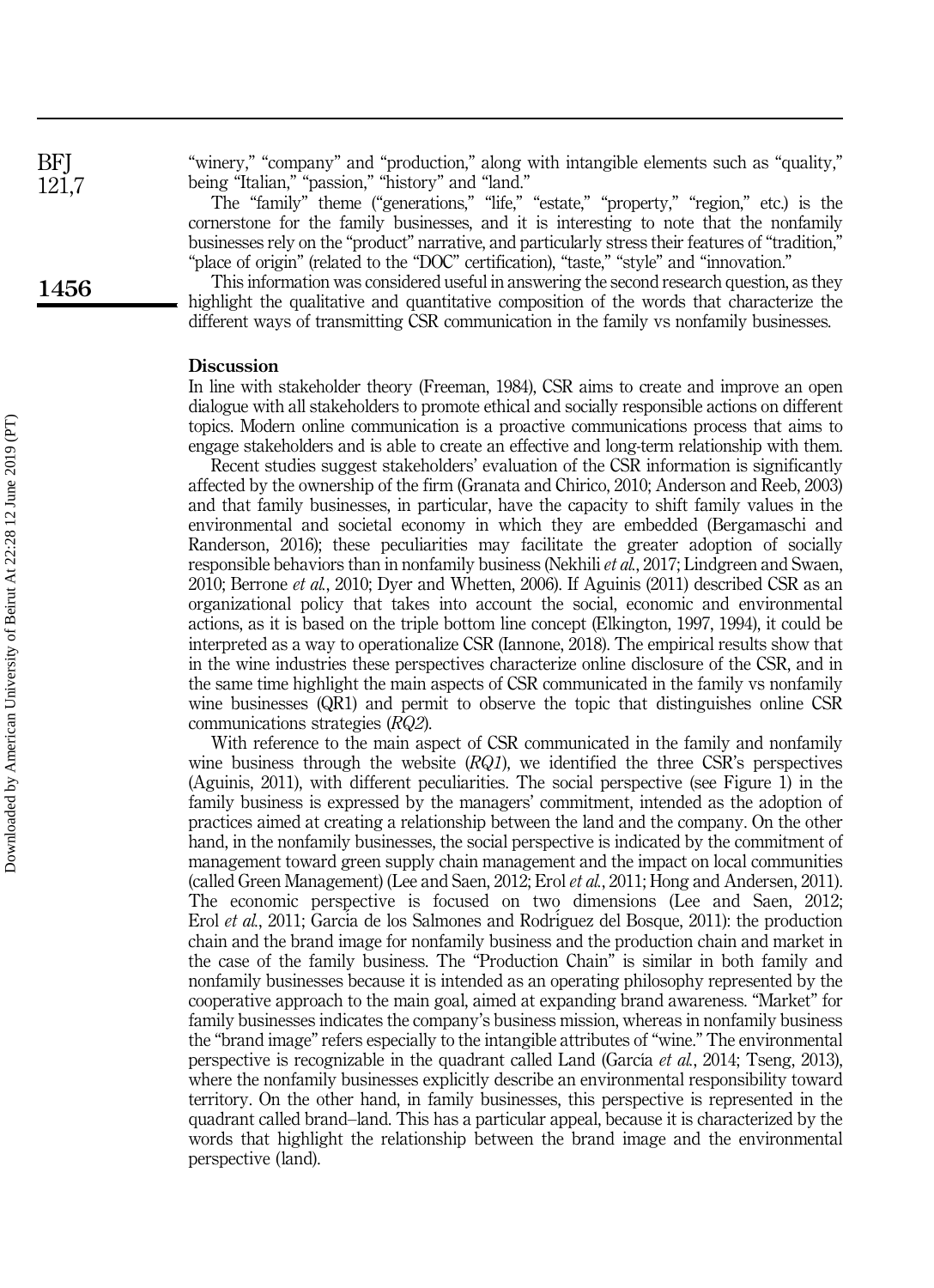The qualitative and quantitative composition of the words  $(RQ2)$  that move around the word "wine" allows us to observe that there are factors common to both family and nonfamily businesses. In particular, the words associated with "wine" are linked to tangible elements, such as "grape," "winery," "company" and "production," as well as intangible elements like "quality," being "Italian," "passion," "history" and "land." In particular, deepen analyze the family businesses' contents, it has been recognized that the "familiness" represents a fundamental driver. In fact, the words of the cluster "Family"–"history," "tradition," "authentic," "life," "project," "land" – show the will of family wineries to create and reinforce the value system, generating credibility and authenticity. This happens because familiness, as the outcome of interactions between family values and business activity (Habbershon *et al.*, 2003), assumes a symbolic value allows the company to represent itself as going beyond family business interactions to consolidate itself within a wider and more complex relationship among wine, family and land.

# Conclusion

To make contact with their consumers and keep them up to date, companies presently need to employ multiple communication channels and to include the digital environment, on account of its significance in disseminating the CSR information (Holcomb *et al.*, 2007; Haigh and Jones, 2006).

Although there are numerous tools available to create a business's online communication, a website is often one of the first steps (Rios and Pablo, 2014), as it simultaneously constitutes the company's main promotional "window" and the essence of the online presence of firms (Toma and Marinescu, 2012; Kung and Zhang, 2011).

Moreover, from the customer's perspective, a company website has high potential for CSR communications, as it makes much easier to exchange information between different stakeholders (Mcwilliams and Siegel, 2001).

Nevertheless, our literature review highlighted that internet-based analyses of CSR have been conducted using the CSR webpage or the CSR reports, and few studies have performed content analysis of the overall corporate website in terms of CSR strategies. This paper thus contributes to managerial studies, as it goes beyond the communication of the CSR through traditional reporting, showing that the overall online communication presents specific features, and that there are differences in the disclosure approach between family and nonfamily wine businesses.

Few studies have focused on the connection between the wine industry and family businesses, in which the family brand becomes the main driver for communicating the CSR project, as we have demonstrated, along with the manager's commitment, the production chain and the market elements, the brand image, the land to which the family business belongs to, and the strict bond between brand and land (Niehm et al., 2008; Perrini and Minoja, 2008; Déniz and Suárez, 2005; Gallo, 2004).

In this perspective, our study enriches the academic literature of the CSR online communication, highlighting the similarities and differences between family and nonfamily wine business communications. The communication of the value elements of the CSR began, in both types of business, by following a path that links the tangible elements of the wine product ("grape," "winery," "company," "production") with intangible elements such as "quality," being "Italian," "passion," "history" and "land." Then, for the family businesses this path is characterized by the presence of a specific element: the "familiness" that permeates all business areas (Uhlaner *et al.*, 2004). In fact, the wine identity's multidimensional construct presents common factors to the those of familiness, as in both of them cultural identity is founded on intangible factors such as tradition, the assets, the culture, the ethnic diversity, the local identity, the trust, the sense of belonging, etc. Thus, the familiness represents a fundamental driver in the CSR online communications process, because through it family businesses represent themselves as going beyond the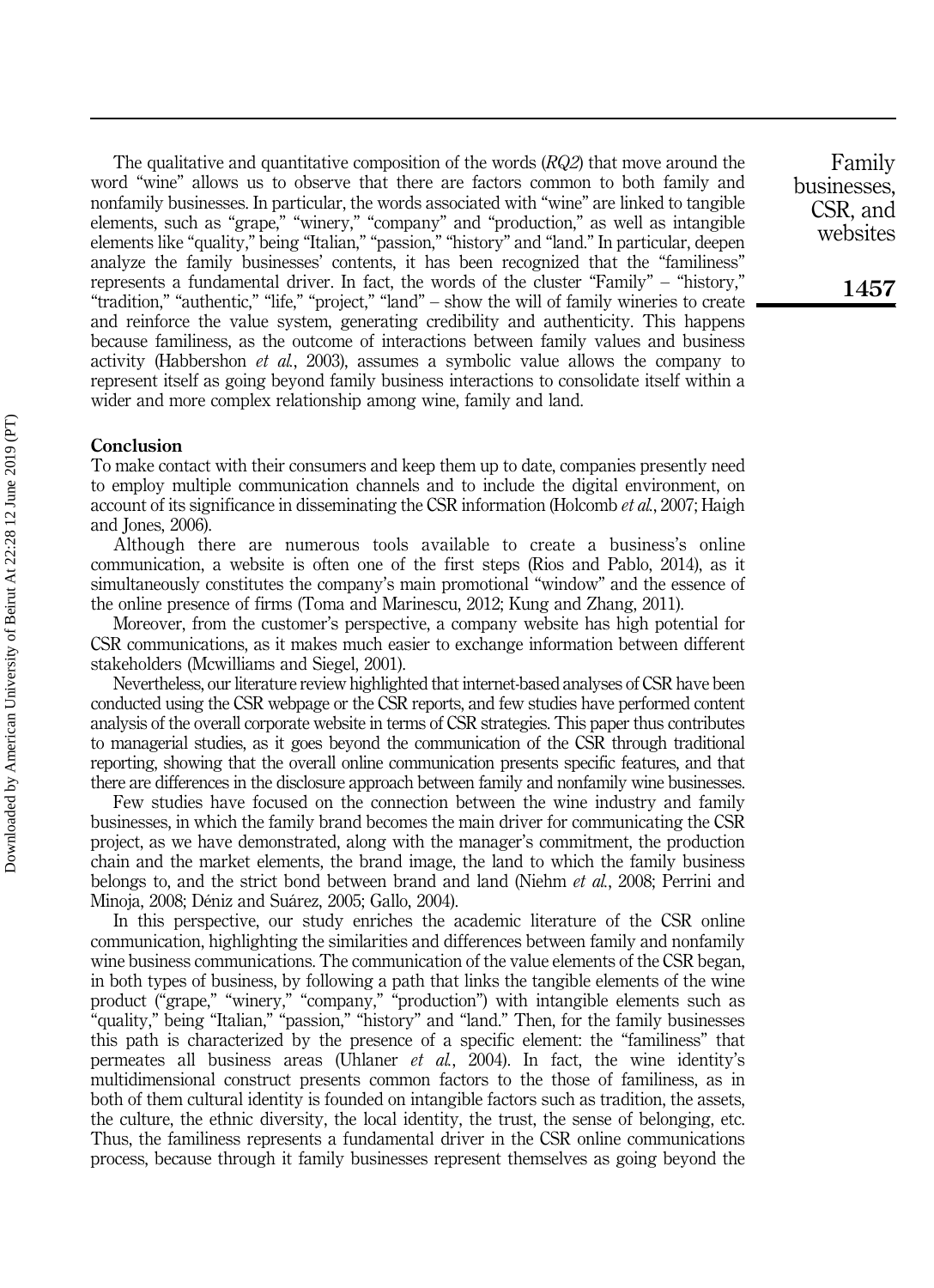family business interactions to consolidate themselves within a wider and more complex relationship among wine, family and land. As we have seen, these essential characteristics of family business help improve the CSR and therefore represent a critical issue that needs to be studied (Bergamaschi and Randerson, 2016).

One limitation of this work is the small sample we investigated, although its focus on the Italian wine industry represents an added value. In fact, for historical and traditional reasons, the "family" element has always been a peculiar and recognizable trait of companies in the Italian economy (Casprini et al., 2016; Vrontis et al., 2016). An interesting future development of this work would be to attempt to understand whether familiness affects the CSR online communications of wine companies located in different countries, or if this is a purely Italian phenomenon. It might also be interesting to evaluate how the familiness construct is perceived by wine consumers.

If CSR is intended as a next-generation competitiveness factor (Birim, 2016) then, among the practical implications and recommendations for management, it is worth highlighting that our analysis allows us to consider the essential elements that family and nonfamily wine businesses should take into account and customize in order to produce a CSR communication with their brand's specific details. In particular, the endowment of familiness on a family wine business can be assumed to be a construct that increases competitiveness along with the CSR communication. In fact, through familiness the family business can activate emotional resources, which may represent an element of differentiation and recognition of the family brand.

For the above-mentioned reasons, it is essential that the overall communication strategy of the wine family businesses' website is permeated with the CSR perspective, instead of dedicated sections of it, as it can have two effects (Park and Reber, 2008): it directly affects the customer's perception of CSR responsibility and his or her trust in the company; also, the consumer's use of the corporate website has an indirect effect on positive word-of-mouth communications.

### References

- Adams, C.A. (2002), "Internal organisational factors influencing corporate social and ethical reporting: beyond current theorizing", *[Accounting, Auditing & Accountability Journal](https://www.emeraldinsight.com/action/showLinks?doi=10.1108%2FBFJ-07-2018-0445&system=10.1108%2F09513570210418905&citationId=p_1)*, Vol. 15 No. 2, pp. 223-250.
- Adams, C.A. and Frost, G.R. (2006), "Accessibility and functionality of the corporate web site: implications for sustainability reporting", *[Business Strategy and the Environment](https://www.emeraldinsight.com/action/showLinks?doi=10.1108%2FBFJ-07-2018-0445&crossref=10.1002%2Fbse.531&citationId=p_2)*, Vol. 15 No. 4, pp. 275-287.
- Adams, C.A., Hill, W.Y. and Roberts, C.B. (1998), "Corporate social reporting practices in Western Europe: legitimating corporate behaviour?", *[The British Accounting Review](https://www.emeraldinsight.com/action/showLinks?doi=10.1108%2FBFJ-07-2018-0445&crossref=10.1006%2Fbare.1997.0060&citationId=p_3)*, Vol. 30 No. 1, pp. 1-21.
- Agudo-Valiente, J.M., Garcés-Ayerbe, C. and Salvador-Figueras, M. (2015), "Corporate social performance and stakeholder dialogue management", [Corporate Social Responsibility and](https://www.emeraldinsight.com/action/showLinks?doi=10.1108%2FBFJ-07-2018-0445&crossref=10.1002%2Fcsr.1324&isi=000348573500002&citationId=p_4) **[Environmental Management](https://www.emeraldinsight.com/action/showLinks?doi=10.1108%2FBFJ-07-2018-0445&crossref=10.1002%2Fcsr.1324&isi=000348573500002&citationId=p_4)**, Vol. 22 No. 1, pp. 13-31.
- Aguinis, H. (2011), "Organizational responsibility: doing good and doing well", in Zedeck, S. (Ed.), [APA](https://www.emeraldinsight.com/action/showLinks?doi=10.1108%2FBFJ-07-2018-0445&crossref=10.1037%2F12171-024&citationId=p_5) [Handbook of Industrial and Organizational Psychology](https://www.emeraldinsight.com/action/showLinks?doi=10.1108%2FBFJ-07-2018-0445&crossref=10.1037%2F12171-024&citationId=p_5), Vol. 3, Maintaining, Expanding, and Contracting the Organization, American Psychological Association, Washington, DC, pp. 855-879, available at:<https://doi.org/10.1037/12171-024>
- Almela Burgos, J.M. (2009), "La implantación de la RSC, paso a paso", Estrategia Financiera, Vol. 257, pp. 34-39.
- Amann, B., Jaussaud, J. and Martinez, I. (2012), "Corporate social responsibility in Japan: family and non-family business differences and determinants", [Asian Business Management](https://www.emeraldinsight.com/action/showLinks?doi=10.1108%2FBFJ-07-2018-0445&crossref=10.1057%2Fabm.2012.6&isi=000305870600006&citationId=p_7), Vol. 11 No. 3, pp. 329-345, available at:<https://doi.org/10.1057/abm.2012.6>
- Anderson, R.C. and Reeb, D.M. (2003), "Founding-family ownership and firm performance: evidence from the S&P 300", *[Journal of Finance](https://www.emeraldinsight.com/action/showLinks?doi=10.1108%2FBFJ-07-2018-0445&crossref=10.1111%2F1540-6261.00567&isi=000183009700014&citationId=p_8)*, Vol. 58 No. 3, pp. 1301-1328.

1458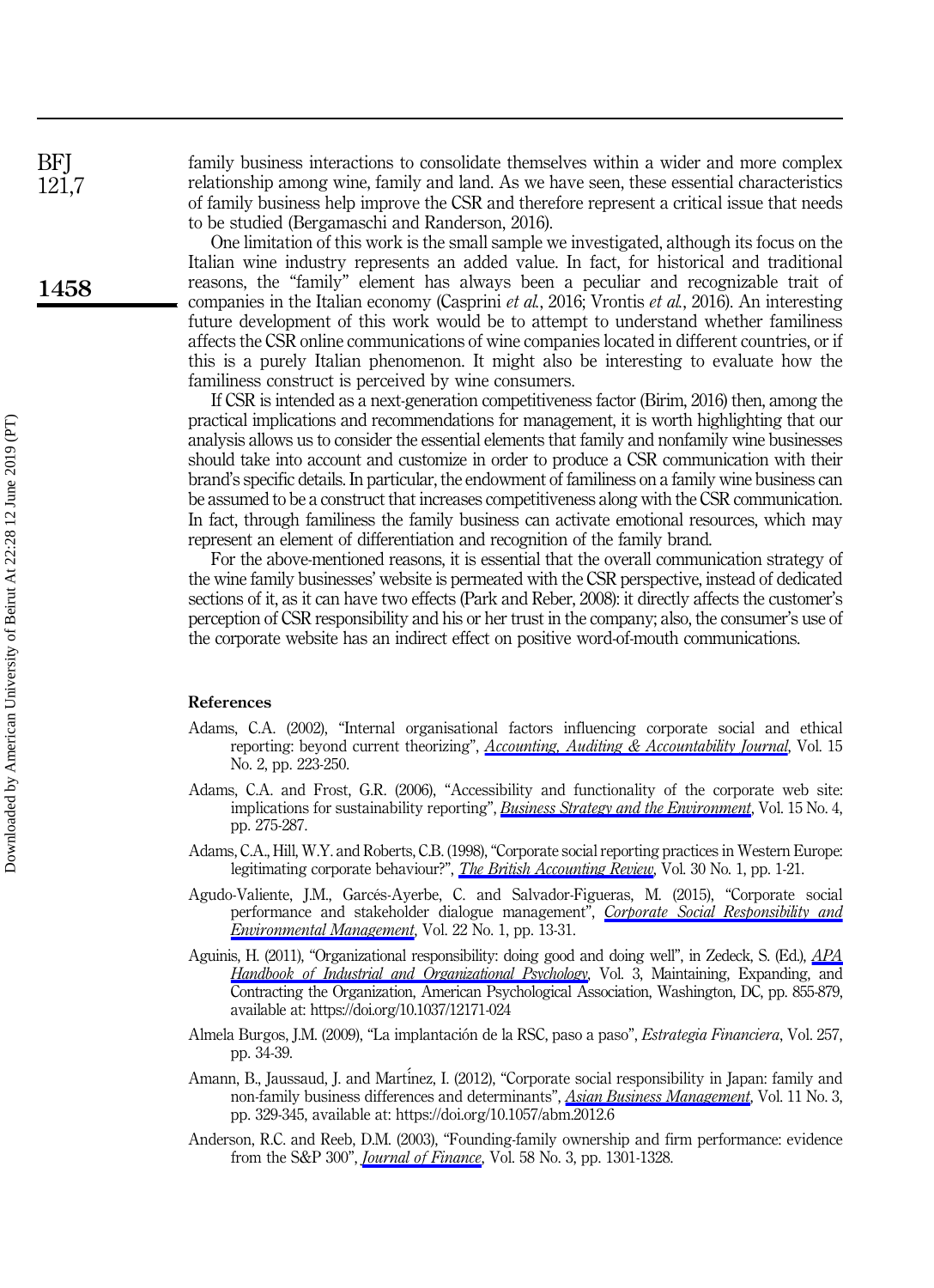Downloaded by American University of Beirut At 22:28 12 June 2019 (PT) Downloaded by American University of Beirut At 22:28 12 June 2019 (PT)

- Arfini, F., Belletti, G. and Marescotti, A. (2010), Prodotti tipici e denominazioni geografiche: strumenti di tutela e valorizzazione, Tellus, Roma.
- Arvidsson, S. (2010), "Communication of corporate social responsibility: a study of the views of management teams in large companies", *[Journal of Business Ethics](https://www.emeraldinsight.com/action/showLinks?doi=10.1108%2FBFJ-07-2018-0445&crossref=10.1007%2Fs10551-010-0469-2&isi=000282269200001&citationId=p_10)*, Vol. 96 No. 3, pp. 339-354.
- Basil, D. and Erlandson, J. (2008), "Corporate social responsibility website representations: a longitudinal study of internal and external self-presentations", *[Journal of Marketing](https://www.emeraldinsight.com/action/showLinks?doi=10.1108%2FBFJ-07-2018-0445&crossref=10.1080%2F13527260701858497&citationId=p_11)* [Communications](https://www.emeraldinsight.com/action/showLinks?doi=10.1108%2FBFJ-07-2018-0445&crossref=10.1080%2F13527260701858497&citationId=p_11), Vol. 14 No. 2, pp. 125-137, doi: 10.1080/13527260701858497.

Berelson, B. (1952), Content Analysis in Communication Research, Free Press, Glencoe, Ill.

- Bergamaschi, M. and Randerson, K. (2016), "The futures of family businesses and the development of corporate social responsibility", *[Futures](https://www.emeraldinsight.com/action/showLinks?doi=10.1108%2FBFJ-07-2018-0445&crossref=10.1016%2Fj.futures.2015.10.006&isi=000369550300006&citationId=p_13)*, Vol. 75, pp. 54-65.
- Berrone, P., Cruz, C. and Gomez-Mejıa, L.R. (2012), "Socioemotional wealth in family firms theoretical dimensions, assessment approaches, and agenda for future research", [Family Business Review](https://www.emeraldinsight.com/action/showLinks?doi=10.1108%2FBFJ-07-2018-0445&crossref=10.1177%2F0894486511435355&isi=000308223700003&citationId=p_14), Vol. 25 No. 3, pp. 258-279.
- Berrone, P., Cruz, C., Gomez-Mejia, L.R. and Larraza-Kintana, M. (2010), "Socioemotional wealth and corporate responses to institutional pressures: do family-controlled firms pollute less?", *[Administrative Science Quarterly](https://www.emeraldinsight.com/action/showLinks?doi=10.1108%2FBFJ-07-2018-0445&crossref=10.2189%2Fasqu.2010.55.1.82&isi=000278386400003&citationId=p_15)*, Vol. 55 No. 1, pp. 82-113, available at: <https://doi.org/10.2189/asqu.2010.55.1.82>
- Birim, B. (2016), "Evaluation of corporate social responsibility and social media as key source of strategic communication", *[Procedia - Social and Behavioral Sciences](https://www.emeraldinsight.com/action/showLinks?doi=10.1108%2FBFJ-07-2018-0445&crossref=10.1016%2Fj.sbspro.2016.11.026&citationId=p_16)*, Vol. 235, pp. 70-75.
- Bolasco, S. (1997), "L'analisi informatica dei testi", in Ricolfi, L. (Ed.), La ricerca qualitativa, NIS, Roma.
- Branco, M.C. and Rodrigues, L.L. (2008), "Factors influencing social responsibility disclosure by Portuguese companies", *[Journal of Business Ethics](https://www.emeraldinsight.com/action/showLinks?doi=10.1108%2FBFJ-07-2018-0445&crossref=10.1007%2Fs10551-007-9658-z&isi=000260617500007&citationId=p_18)*, Vol. 83 No. 4, pp. 685-701.
- Bresciani, S., Giacosa, E., Broccardo, E. and Culasso, F. (2016), "The family variable in the French and Italian wine sector", *[EuroMed Journal of Business](https://www.emeraldinsight.com/action/showLinks?doi=10.1108%2FBFJ-07-2018-0445&system=10.1108%2FEMJB-03-2015-0012&isi=000389345700005&citationId=p_19)*, Vol. 11 No. 1, pp. 101-118, available at: <https://doi.org/10.1108/EMJB-03-2015-0012>
- Bryman, A. and Bell, E. (2003), Business Research Methods, Oxford University Press, Oxford.
- Campbell, D. (2004), "A longitudinal and cross-sectional analysis of environmental disclosure in UK companies – a research note", *[The British Accounting Review](https://www.emeraldinsight.com/action/showLinks?doi=10.1108%2FBFJ-07-2018-0445&crossref=10.1016%2Fj.bar.2003.09.001&citationId=p_21)*, Vol. 36 No. 1, pp. 107-117.
- Campopiano, G. and De Massis, A. (2015), "Corporate social responsibility reporting: a content analysis in family and non-family firms", *[Journal of Business Ethics](https://www.emeraldinsight.com/action/showLinks?doi=10.1108%2FBFJ-07-2018-0445&crossref=10.1007%2Fs10551-014-2174-z&citationId=p_22)*, Vol. 129 No. 1, pp. 511-534, doi: 10.1007/s10551-014-2174-z.
- Campopiano, G., De Massis, A. and Chirico, F. (2014), "Firm philanthropy in small-and medium-sized family firms: the effects of family involvement in ownership and management", [Family Business](https://www.emeraldinsight.com/action/showLinks?doi=10.1108%2FBFJ-07-2018-0445&crossref=10.1177%2F0894486514538450&isi=000341812100004&citationId=p_23) [Review](https://www.emeraldinsight.com/action/showLinks?doi=10.1108%2FBFJ-07-2018-0445&crossref=10.1177%2F0894486514538450&isi=000341812100004&citationId=p_23), Vol. 27 No. 3, pp. 244-258.
- Capitello, R., Agnoli, L., Begalli, D. and Codurri, S. (2014), "Social media strategies and corporate brand visibility in the wine industry: lessons from an Italian case study", *[EuroMed Journal of Business](https://www.emeraldinsight.com/action/showLinks?doi=10.1108%2FBFJ-07-2018-0445&system=10.1108%2FEMJB-10-2013-0046&citationId=p_24)*, Vol. 9 No. 2, pp. 129-148.
- Casprini, E., D'Antone, S., Paranque, B., Pucci, T. and Zanni, L. (2016), "I choose my business model! A cross-national analysis of business model choice in family firms", [EuroMed Journal of Business](https://www.emeraldinsight.com/action/showLinks?doi=10.1108%2FBFJ-07-2018-0445&system=10.1108%2FEMJB-06-2014-0017&isi=000393374300003&citationId=p_25), Vol. 11 No. 2, pp. 212-231, available at: [https://doi.org/10.1108/](https://doi.org/10.1108/EMJB-06-2014-0017) [EMJB-06-2014-0017](https://doi.org/10.1108/EMJB-06-2014-0017)
- Cennamo, C., Berrone, P., Cruz, C. and Gomez-Mejia, L.R. (2012), "Socioemotional wealth and proactive stakeholder engagement: why family-controlled firms care more about their stakeholders", **[Entrepreneurship Theory and Practice](https://www.emeraldinsight.com/action/showLinks?doi=10.1108%2FBFJ-07-2018-0445&crossref=10.1111%2Fj.1540-6520.2012.00543.x&isi=000310599400004&citationId=p_26)**, Vol. 36 No. 6, pp. 1153-1173.
- Chang, A.Y. and Cheng, Y.T. (2019), "Analysis model of the sustainability development of manufacturing small and medium sized enterprises in Taiwan", *[Journal of Cleaner Production](https://www.emeraldinsight.com/action/showLinks?doi=10.1108%2FBFJ-07-2018-0445&crossref=10.1016%2Fj.jclepro.2018.10.025&isi=000451105200038&citationId=p_27)*, Vol. 207, pp. 458-473, available at:<https://doi.org/10.1016/j.jclepro.2018.10.025>
- Chatzoglou, P., Chatzoudes, D., Amarantou, V. and Aggelidis, V. (2017), "Examining the antecedents and the effects of CSR implementation: an explanatory study", *[EuroMed Journal of Business](https://www.emeraldinsight.com/action/showLinks?doi=10.1108%2FBFJ-07-2018-0445&system=10.1108%2FEMJB-12-2016-0035&isi=000404768500004&citationId=p_28)*, Vol. 12 No. 2, pp. 189-206, available at:<https://doi.org/10.1108/EMJB-12-2016-0035>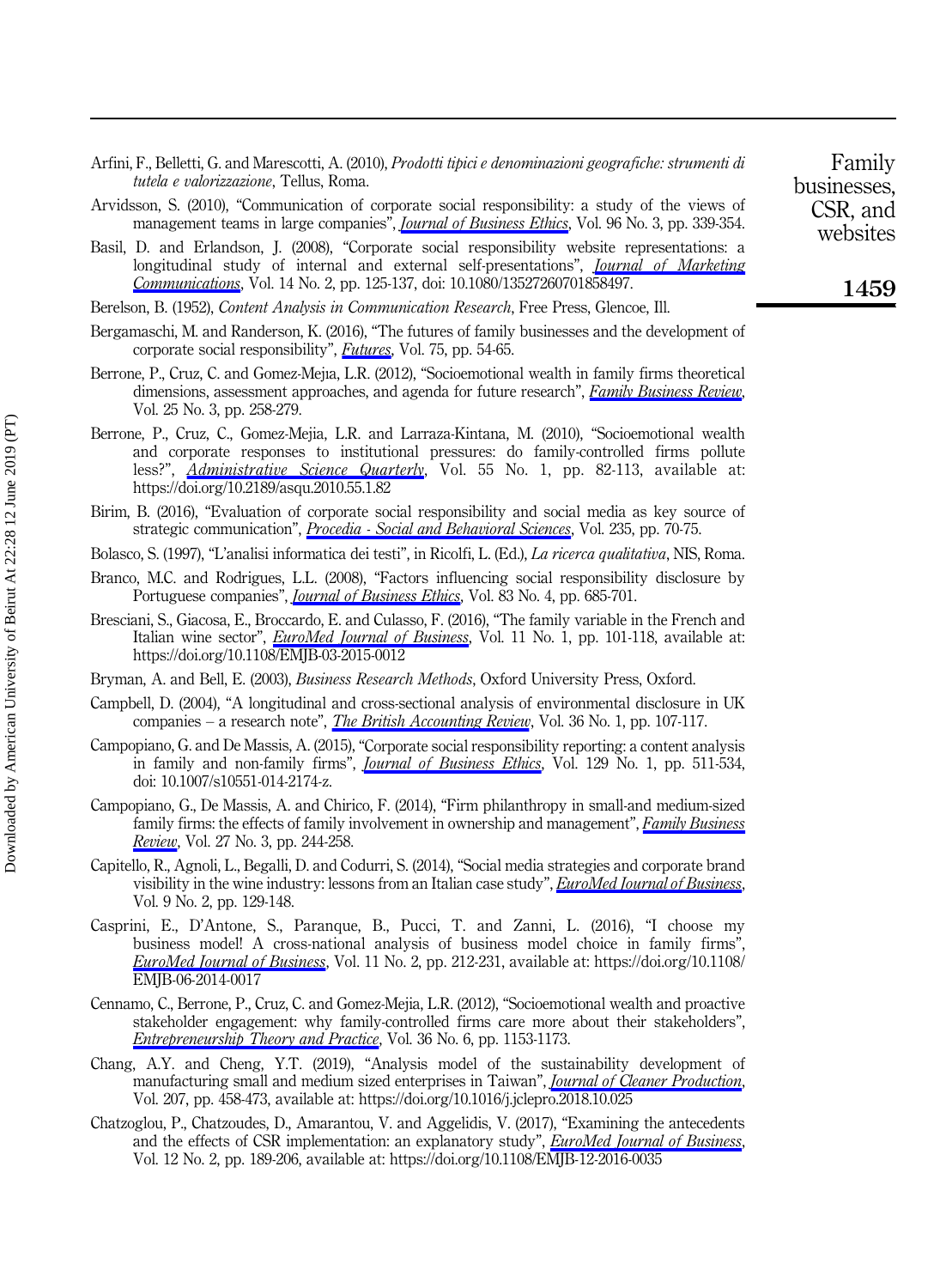| 3FJ<br>21,7 | Chua, I.H., Chrisman, I.I. and Steier, L.P. (2003), "Extending the theoretical horizons of family business<br>research", <i>Entrepreneurship Theory and Practice</i> , Vol. 27 No. 4, pp. 331-338.                                                               |
|-------------|------------------------------------------------------------------------------------------------------------------------------------------------------------------------------------------------------------------------------------------------------------------|
|             | Clatworthy, M.A. and Jones, M.J. (2001), "The effect of thematic structure on the variability of annual<br>report readability", Accounting, Auditing & Accountability Journal, Vol. 14 No. 3, pp. 311-326.                                                       |
|             | Colle, S., Henriques, A. and Sarasvathy, S. (2014), "The paradox of corporate social responsibility<br>standards", <i>Journal of Business Ethics</i> , Vol. 125 No. 2, pp. 177-191.                                                                              |
| -460        | Contò, F., Vrontis, D., Fiore, M. and Thrassou, A. (2014), "Strengthening regional identities and<br>culture through wine industry cross border collaboration", <i>British Food Journal</i> , Vol. 116 No. 11,<br>pp. 1788-1807.                                 |
|             | Craig, J.B., Dibrell, C. and Davis, P.S. (2008), "Leveraging family-based brand identity to enhance firm<br>competitiveness and performance in family businesses", <i>Journal of Small Business Management</i> ,<br>Vol. 46 No. 3, pp. 351-371.                  |
|             | Davis, K. (1960), "Can business afford to ignore social responsibilities?", <i>California Management</i><br><i>Review</i> , Vol. 2 No. 3, pp. 70-76.                                                                                                             |
|             | Davis, K. (1973), "The case for and against business assumption of social responsibilities", <i>Academy of</i><br><i>Management Journal</i> , Vol. 16 No. 2, pp. 312-322.                                                                                        |
|             | De Massis, A., Sharma, P., Chua, J.H. and Chrisman, J.J. (2012), <i>Family Business Studies: An Annotated</i><br><b>Bibliography</b> , Edward Elgar, Cheltenham.                                                                                                 |
|             | Del Bosco, B. (2017), "The evolution of CSR communication on the Internet", Impresa<br><i>Progetto - Electronic Journal of Management, No. 1, pp. 1-29.</i>                                                                                                      |
|             | Déniz, M.C.D. and Suárez, M.K.C. (2005), "Corporate social responsibility and family business<br>in Spain", <i>Journal of Business Ethics</i> , Vol. 56 No. 1, pp. 27-41, available at: https://doi.org/<br>10.1007/s10551-004-3237-3                            |
|             | Dess, G.D. and Shaw, D.S. (2001), "Voluntary turnover, social capital, and organizational performance",<br><i>The Academy of Management Review, Vol. 26 No. 3, pp. 446-456.</i>                                                                                  |
|             | Di Bella, V. and Al-Fayoumi, N. (2016), "Perception of stakeholders on corporate social responsibility of<br>Islamic Banks in Jordan", <i>EuroMed Journal of Business</i> , Vol. 11 No. 1, pp. 30-56, available at:<br>https://doi.org/10.1108/EMJB-01-2015-0003 |
|             | Donnelley, R.G. (1988), "The family business", Family Business Review, Vol. 1 No. 4, pp. 427-445.                                                                                                                                                                |
|             | Donnelly, R. (1964), "The family business", <i>Harvard Business Review</i> , Vol. 4 No. 2, pp. 149-160.                                                                                                                                                          |
|             | Du, S., Bhattacharya, C.B. and Sen, S. (2010), "Maximizing business returns to corporate social<br>responsibility (CSR): the role of CSR communication", <i>International Journal of Management</i><br><i>Reviews.</i> Vol. 12 No. 1, pp. 8-19.                  |

- Dyer, W. and Whetten, D. (2006), "Family firms and social responsibility: preleminary evidence from the S&P 500", *[Entrepreneurship Theory and Practice](https://www.emeraldinsight.com/action/showLinks?doi=10.1108%2FBFJ-07-2018-0445&crossref=10.1111%2Fj.1540-6520.2006.00151.x&citationId=p_44)*, Vol. 30 No. 11, pp. 785-802.
- Elkington, J. (1994), "Towards the sustainable corporation: win-win-win business strategies for sustainable development", [California Management Review](https://www.emeraldinsight.com/action/showLinks?doi=10.1108%2FBFJ-07-2018-0445&crossref=10.2307%2F41165746&isi=A1994NJ30400005&citationId=p_45), Vol. 36 No. 2, pp. 90-100.
- Elkington, J. (1997), Cannibals with Forks. The Triple Bottom Line of 21st Century Business, Capstone Publishing Ltd., Oxford.
- Erol, I., Sencer, S. and Sari, R. (2011), "A new fuzzy multi-criteria framework for measuring sustainability performance of a supply chain", *[Ecological Economics](https://www.emeraldinsight.com/action/showLinks?doi=10.1108%2FBFJ-07-2018-0445&crossref=10.1016%2Fj.ecolecon.2011.01.001&isi=000290192700009&citationId=p_47)*, Vol. 70 No. 6, pp. 1088-1100, available at:<https://doi.org/10.1016/j.ecolecon.2011.01.001>
- Esrock, S.L. and Leichty, G.B. (2000), "Organization of corporate web pages: publics and functions", [Public Relations Review](https://www.emeraldinsight.com/action/showLinks?doi=10.1108%2FBFJ-07-2018-0445&crossref=10.1016%2FS0363-8111%2800%2900051-5&isi=000089580700005&citationId=p_48), Vol. 26 No. 3, pp. 327-344, doi: 10.1016/S0363-8111(00)00051-5.
- Ettinger, A., Grabner-Kräuter, S. and Terlutter, R. (2018), "Online CSR communication in the hotel industry: evidence from small hotels", *[International Journal of Hospitality Management](https://www.emeraldinsight.com/action/showLinks?doi=10.1108%2FBFJ-07-2018-0445&crossref=10.1016%2Fj.ijhm.2017.09.002&isi=000418978700011&citationId=p_49)*, Vol. 68, pp. 94-104.
- Feldman, R. and Sanger, J. (2007), The Text Mining Handbook. Advanced Approaches in Analyzing Unstructured Data, Cambridge University Press, New York, NY.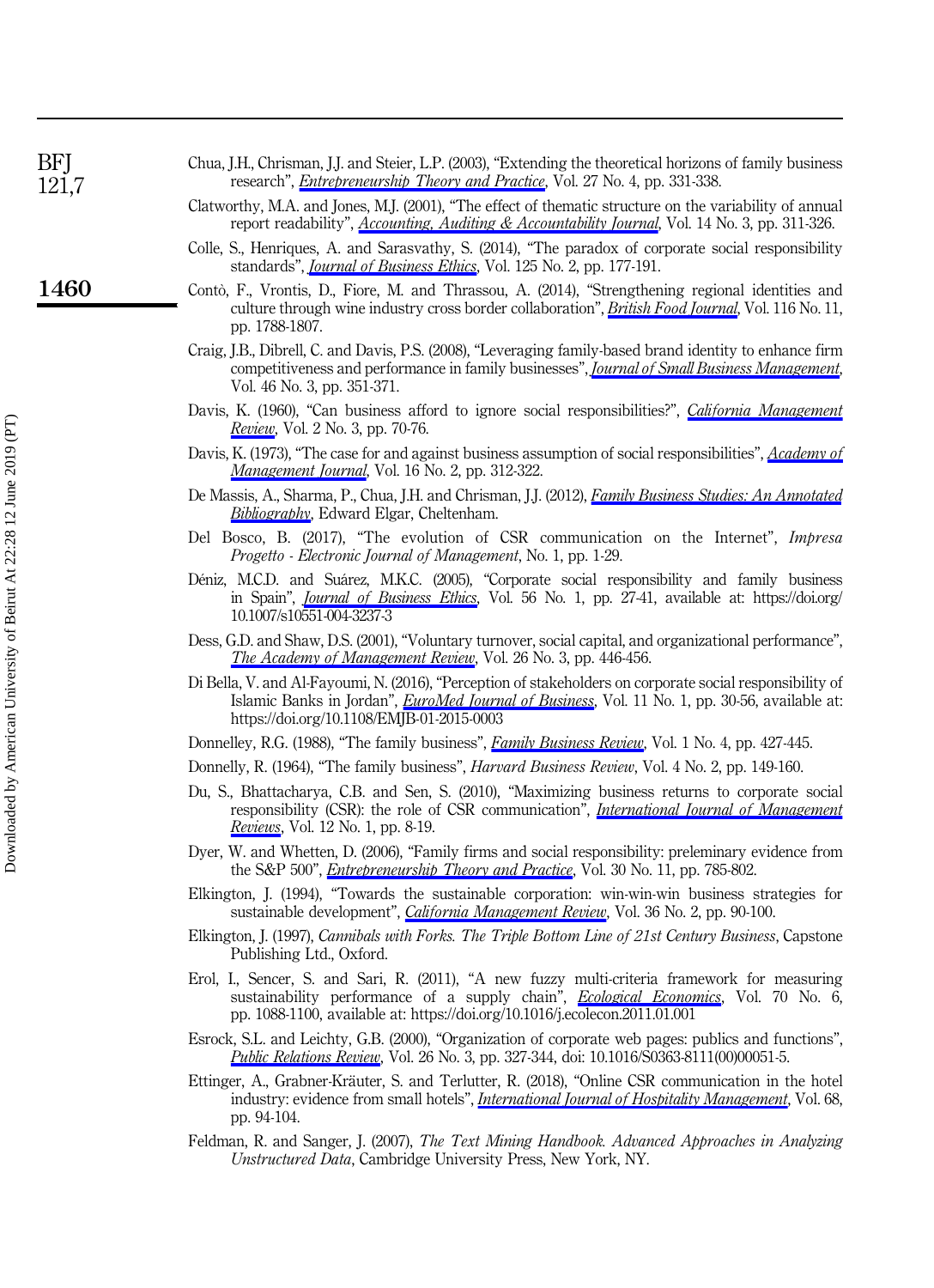| Flyvbjerg, B. (2006), "Five misunderstandings about case-study research", <i>Qualitative Inquiry</i> , Vol. 12<br>No. 2, pp. 219-245.                                                                                                                                                                                                                                  | Family<br>businesses, |
|------------------------------------------------------------------------------------------------------------------------------------------------------------------------------------------------------------------------------------------------------------------------------------------------------------------------------------------------------------------------|-----------------------|
| Freeman, R.E. (1984), Strategic Management: A Stakeholder Approach, Pitman, Boston, MA.                                                                                                                                                                                                                                                                                | CSR, and              |
| Frostenson, M., Helin, S. and Sandström, J. (2011), "Organising corporate responsibility communication<br>through filtration: a study of web communication patterns in Swedish retail", <i>Journal of Business</i><br><i>Ethics</i> , Vol. 100 No. 1, pp. 31-43.                                                                                                       | websites              |
| Gallo, M.Á. (2004), "The family business and its social responsibilities", Family Business Review, Vol. 17<br>No. 2, pp. 135-149.                                                                                                                                                                                                                                      | 1461                  |
| Gallucci, C. and Nave, G. (2012), "Family vs non-family: un'analisi sulle performance nel wine business",<br><i>Esperienze d'Impresa</i> , Vol. 2 No. 1, pp. 49-67.                                                                                                                                                                                                    |                       |
| Gamerschlag, R., Moller, K. and Verbeeten, F. (2011), "Determinants of voluntary CSR disclosure<br>empirical evidence from Germany", Review of Managerial Science, Vol. 5 No. 2, pp. 233-262.                                                                                                                                                                          |                       |
| García de los Salmones, M.M. and Rodríguez del Bosque, I. (2011), "Influencia de la responsabilidad<br>social en la lealtad: aplicación en el mercado de servicios", Esic Market, Vol. 138,<br>pp. 223-245, available at: https://repositorio.unican.es/xmlui/bitstream/handle/10902/2767/Garc%<br>EDa%20de%20los%20Salmones,%20M.M?sequence=1                         |                       |
| García, L.C., Navarro, M.S. and Ansón, S.G. (2014), "Propiedad familiar, control y efecto generación y<br>RSC", European Journal Of Family Business, Vol. 4 No. 1.                                                                                                                                                                                                     |                       |
| Gémar, G. and Espinar, D. (2015), "Communication about corporate social responsibility practices and<br>return on equity", Revista de Empresa Familiar, Vol. 5 No. 1, pp. 7-15, available at:<br>http://dx.doi.org/10.24310/ejfbejfb.v5i1.5060                                                                                                                         |                       |
| Georgiou, T. and Vrontis, D. (2013), "Wine sector development: a conceptual framework toward<br>succession effectiveness in family wineries", <i>Journal of Transnational Management</i> , Vol. 18<br>No. 4, pp. 246-272, doi: 10.1080/15475778.2013.840489.                                                                                                           |                       |
| Gersick, K.E., Davis, J.A., McCollom Hampton, M. and Lansberg, I. (1997), Generation to Generation:<br>Life Cycles of the Family Business, Harvard Business Press, Boston, MA.                                                                                                                                                                                         |                       |
| Godfrey, J., Mather, P.R. and Ramsay, A. (2003), "Earnings and impression management in financial<br>reports: the case of CEO changes", <i>Abacus</i> , Vol. 39 No. 1, pp. 95-123.                                                                                                                                                                                     |                       |
| Golob, U. and Bartlett, J.L. (2007), "Communicating about corporate social responsibility: a comparative<br>study of CSR reporting in Australia and Slovenia", <i>Public Relations Review</i> , Vol. 33 No. 1, pp. 1-9.                                                                                                                                                |                       |
| Golob, U. and Podnar, K. (2014), "Critical points of CSR-related stakeholder dialogue in practice",<br>Business Ethics: A European Review, Vol. 23 No. 3, pp. 248-257, available at:<br>https://doi.org/10.1111/beer.12049                                                                                                                                             |                       |
| Gomez, L.M. and Borges-Tavarez, R.W. (2017), "CSR online communication in Latin America: an<br>analysis of social media platforms", in Gómez, L.M., Preciado, L.V. and Crowther, D. (Eds),<br>Corporate Social Responsibility and Corporate Governance (Developments in Corporate<br>Governance and Responsibility), Vol. 11, Emerald Publishing Limited, pp. 113-132. |                       |
| Gomez, L.M. and Chalmeta, R. (2011), "Corporate responsibility in US corporate websites: a pilot study",<br><i>Public Relations Review</i> , Vol. 37 No. 1, pp. 93-95.                                                                                                                                                                                                 |                       |
| Gómez-Mejia, L.R., Haynes, K.T., Nuñez-Nickel, M., Jacobson, K.J.L. and Moyano-Fuentes, J. (2007),<br>"Socio-emotional wealth and business risks in family-controlled firms: evidence from Spanish<br>olive oil mills", <i>Administrative Science Quarterly</i> , Vol. 52 No. 1, pp. 106-137, available at:<br>https://doi.org/10.2189/asqu.52.1.106                   |                       |
| Govindan, K., Khodaverdi, R. and Jafarian, A. (2013), "A fuzzy multi criteria approach for measuring<br>sustainability performance of a supplier based on triple bottom line approach", <i>Journal of</i><br>Cleaner Production, Vol. 47, pp. 345-354, available at: https://doi.org/10.1016/j.jclepro.2012.04.014                                                     |                       |
| Granata, D. and Chirico, F. (2010), "Measures of value in acquisitions: family versus nonfamily firms",<br>Family Business Review, Vol. 23 No. 4, pp. 341-354.                                                                                                                                                                                                         |                       |
| Gray, R.H., Owen, D. and Maunders, K. (1987), Corporate Social Reporting: Accounting & Accountability,<br>Prentice Hall International, Englewood Cliffs, NJ.                                                                                                                                                                                                           |                       |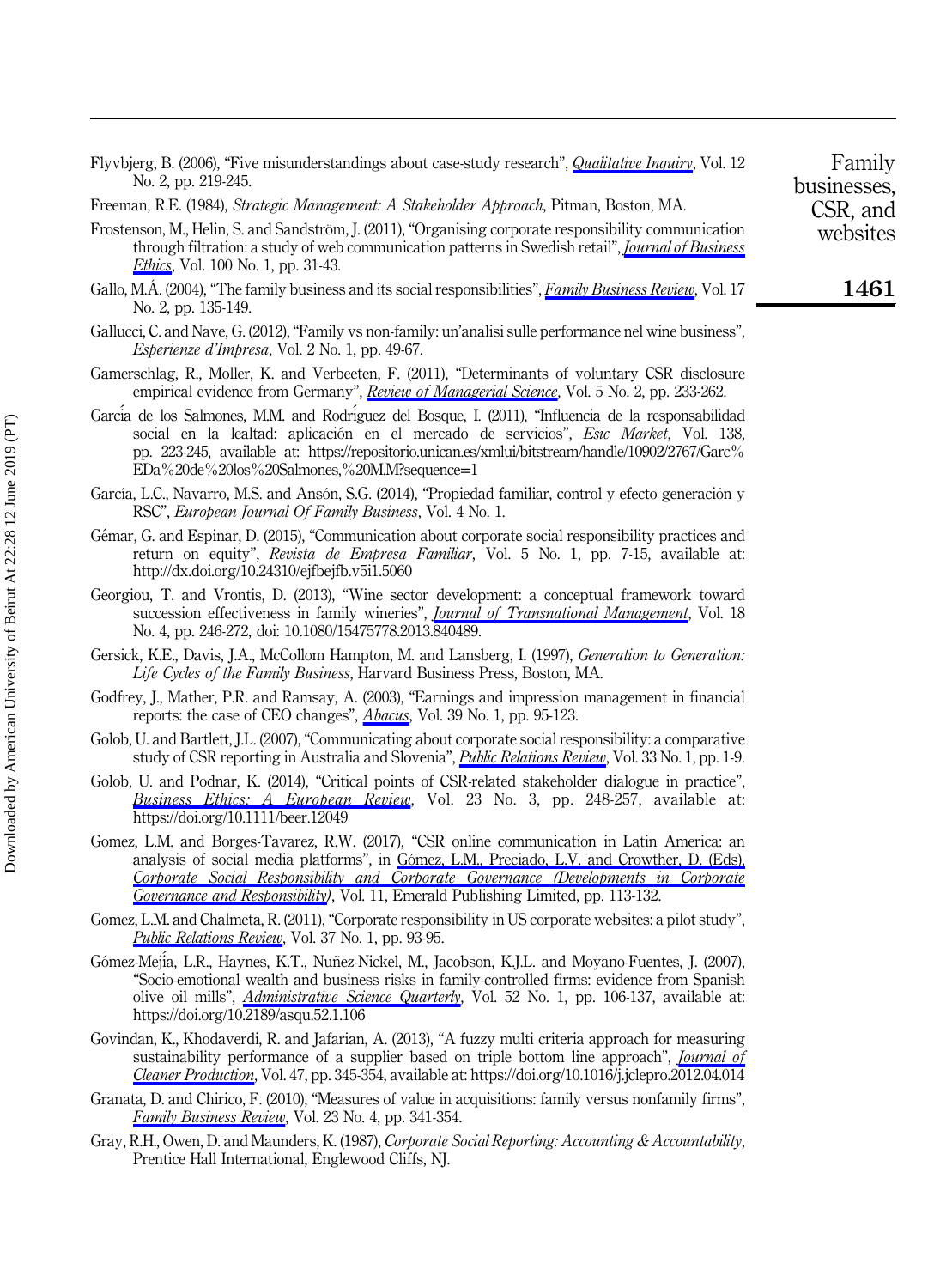| BFJ<br>121,7 | Gray, R.H., Javad, M., Power, D.M. and Sinclair, C.D. (2001), "Social and environmental disclosure and<br>corporate characteristics: a research note and extension", <i>Journal of Business Finance</i> $\&$<br><i>Accounting</i> , Vol. 28 Nos 3-4, pp. 327-356.                                                  |
|--------------|--------------------------------------------------------------------------------------------------------------------------------------------------------------------------------------------------------------------------------------------------------------------------------------------------------------------|
|              | Gummesson, E. (2000), Qualitative Methods in Management Research, Sage, Thousand Oaks, CA.                                                                                                                                                                                                                         |
|              | Habbershon, T.G. and Williams, M.L. (1999), "A resource-based framework for assessing the strategic<br>advantages of family firms", Family Business Review, Vol. 12 No. 1, pp. 1-25.                                                                                                                               |
| 1462         | Habbershon, T.G., Williams, M. and MacMillan, I.C. (2003), "A unified systems perspective of family<br>firm performance", <i>Journal of Business Venturing</i> , Vol. 18 No. 4, pp. 451-465.                                                                                                                       |
|              | Haigh, M. and Jones, M.T. (2006), "The drivers of corporate social responsibility, a critical review",<br><i>The Business Review, Vol.</i> 5 No. 2, pp. 245-251.                                                                                                                                                   |
|              | Hartman, L.P., Subin, R.S. and Dhanda, K. (2007), "The communication of corporate social<br>responsibility: United States and European Union National corporations", <i>Journal of Business</i><br><i>Ethics</i> , Vol. 74, pp. 373-389, doi: 10.1007/s10551-007-9513-2.                                           |
|              | Heck, R.K. and Trent, E.S. (1999), "The prevalence of family business from a household sample", <i>Family</i><br><b>Business Review</b> , Vol. 12 No. 3, pp. 209-219.                                                                                                                                              |
|              | Holcomb, J.L., Upchurch, R.S. and Okumus, F. (2007), "Corporate social responsibility: what are top<br>hotel companies reporting?", <i>International Journal of Contemporary Hospitality Management</i> ,<br>Vol. 19 No. 6, pp. 461-475, available at: http://dx.doi.org/10.1108/09596110710775129                 |
|              | Holme, C. (2010), "Corporate social responsibility: a strategic issue or a wasteful distraction?",<br>Industrial and Commercial Training, Vol. 42 No. 4, pp. 179-185, available at:<br>https://doi.org/10.1108/00197851011048528                                                                                   |
|              | Hong, Y. and Andersen, M.L. (2011), "The relationship between corporate social responsibility and<br>earnings management: an exploratory study", <i>Journal of Business Ethics</i> , Vol. 104, pp. 461-471.                                                                                                        |
|              | Hooghiemstra, R. (2000), "Corporate communication and impression management. New perspectives why<br>companies engage in corporate social reporting", <i>Journal of Business Ethics</i> , Vol. 27 Nos 1-2, pp. 55-68.                                                                                              |
|              | Iaia, L., Maizza, A., Fait, M. and Scorrano, P. (2016), "Origin based agro-food products: how to<br>communicate their experiential value online?", <i>British Food Journal</i> , Vol. 118 No. 8,<br>pp. 1845-1856, doi: 10.1108/BFJ-05-2016-0202.                                                                  |
|              | Iaia, L., Scorrano, P., Fait, M. and Cavallo, F. (2017), "Wine, family business and web: marketing<br>strategies to compete effectively", <i>British Food Journal</i> , Vol. 119 No. 11, pp. 2294-2308,<br>available at: https://doi.org/10.1108/BFI-02-2017-0110                                                  |
|              | Iannone, B. (2018), "Sustainability, corporate social responsibility, and corporate reputation in the wine<br>sector: a key performance indicator framework model", <i>International Journal of Applied</i><br><i>Behavioral Economics</i> , Vol. 7 No. 2, pp. 47-68, doi: 10.4018/IJABE.2018040104.               |
|              | Irava, W.J. and Moores, K. (2010), "Clarifying the strategic advantage of familiness: unbundling its<br>dimensions and highlighting its paradoxes", <i>Journal of Family Business Strategy</i> , Vol. 1 No. 3,<br>pp. 131-144.                                                                                     |
|              | Isenmann, R. (2006), "CSR online: internet based communication", <i>Management Models for Corporate</i><br>Social Responsibility, Springer, Berlin and Heidelberg, pp. 247-254.                                                                                                                                    |
|              | Isenmann, R. and Kim, K.C. (2006), "Interactive sustainability reporting. Developing clear target group<br>tailoring and stimulating stakeholder dialogue", in Schaltegger, S., Bennett, M. and Burritt, R.<br>(Eds), Sustainability Accounting and Reporting, Springer, Dordrec, available at: hthttps://doi.org/ |

Jáuregui, R. (2012), "La RSE en Europa y en Españ a: la empresa en el siglo XXI", in Galán, J.I. and Sáenz de Miera, A. (Eds), Reflexiones sobre la Responsabilidad Social Corporativa en el siglo XXI, Ediciones Universidad de Salamanca, Salamanca, pp. 19-46.

[10.1007/978-1-4020-4974-3\\_24](hthttps://doi.org/10.1007/978-1-4020-4974-3_24)

Downloaded by American University of Beirut At 22:28 12 June 2019 (PT) Downloaded by American University of Beirut At 22:28 12 June 2019 (PT)

> Kang, J. and Hustvedt, G. (2014), "Building trust between consumers and corporations: the role of consumer perceptions of transparency and social responsibility", *[Journal of Business Ethics](https://www.emeraldinsight.com/action/showLinks?doi=10.1108%2FBFJ-07-2018-0445&crossref=10.1007%2Fs10551-013-1916-7&isi=000344093800005&citationId=p_89)*, Vol. 125 No. 2, pp. 253-265.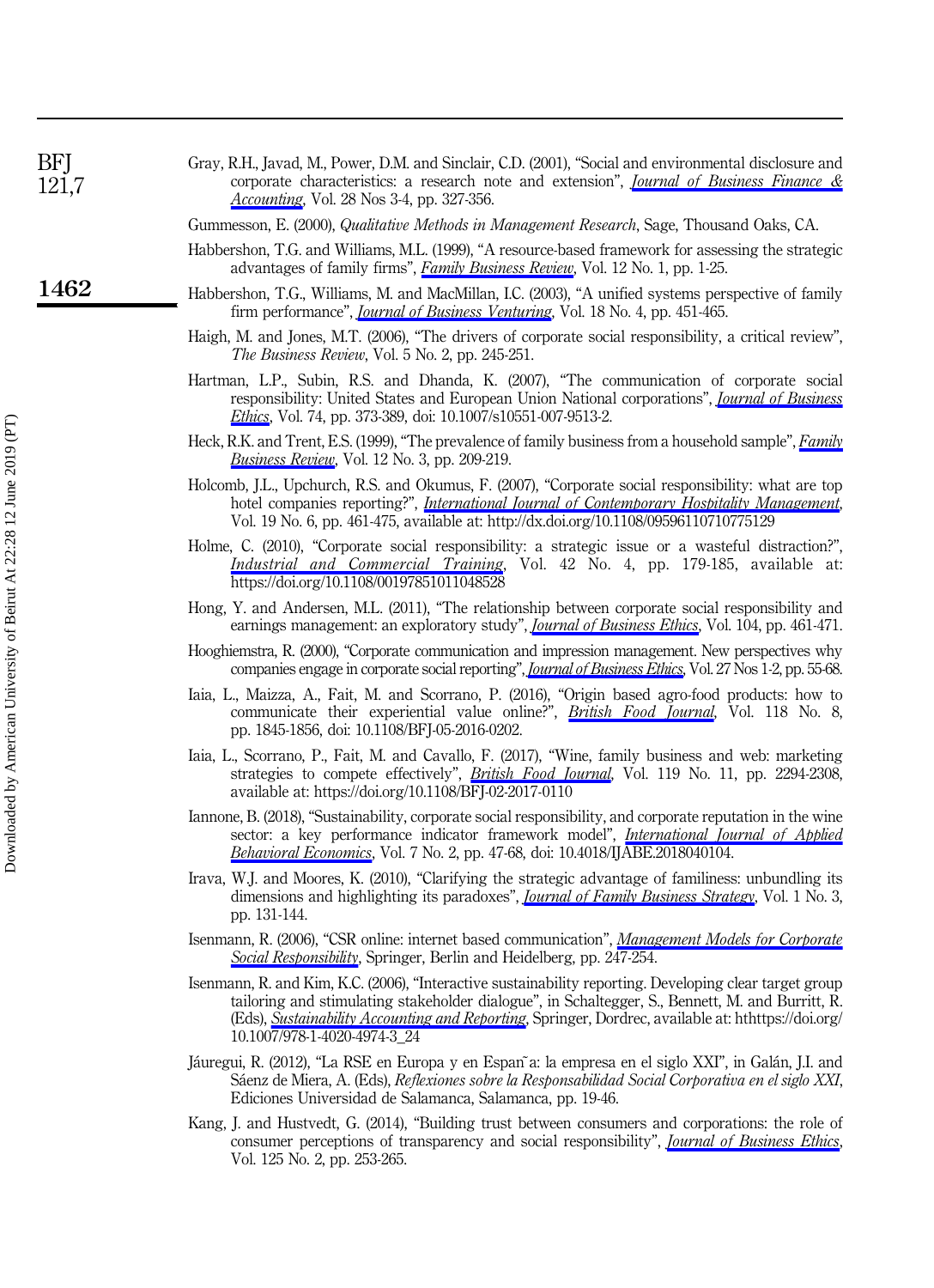Downloaded by American University of Beirut At 22:28 12 June 2019 (PT) Downloaded by American University of Beirut At 22:28 12 June 2019 (PT)

Kirat, M. (2015), "Corporate social responsibility in the oil and gas industry in Qatar perceptions and practices", [Public Relations Review](https://www.emeraldinsight.com/action/showLinks?doi=10.1108%2FBFJ-07-2018-0445&crossref=10.1016%2Fj.pubrev.2015.07.001&isi=000362625300004&citationId=p_90), Vol. 41 No. 4, pp. 438-446.

Krippendorff, K. (1980), [Content Analysis: An Introduction to its Methodology](https://www.emeraldinsight.com/action/showLinks?doi=10.1108%2FBFJ-07-2018-0445&crossref=10.4135%2F9781412961288.n73&citationId=p_91), Sage, Newbury Park, CA.

- Kung, M.T. and Zhang, Y. (2011), "Creating competitive markets for small businesses with new media and e-business strategy", *[International Journal of E-Business Research \(IJEBR\)](https://www.emeraldinsight.com/action/showLinks?doi=10.1108%2FBFJ-07-2018-0445&crossref=10.4018%2Fjebr.2011100103&citationId=p_92)*, Vol. 7 No. 4, pp. 31-49.
- Lamb, N.H., Butler, F. and Roundy, P. (2017), "Family firms and corporate social responsibility: exploring 'concerns'", *[Journal of Strategy and Management](https://www.emeraldinsight.com/action/showLinks?doi=10.1108%2FBFJ-07-2018-0445&system=10.1108%2FJSMA-02-2016-0010&isi=000414964200006&citationId=p_93)*, Vol. 10 No. 4, pp. 469-487.
- Le Breton-Miller, I. (2005), Managing for the Long Run: Lessons in Competitive Advantage from Great Family Businesses, Harvard Business Press, Boston, MA.
- Leach, P. (1993), La empresa familiar, Ediciones Garnica, Barcelona.
- Lee, K.H. and Saen, R.F. (2012), "Measuring corporate sustainability management: a data envelopment analysis approach,", [International Journal of Production Economics](https://www.emeraldinsight.com/action/showLinks?doi=10.1108%2FBFJ-07-2018-0445&crossref=10.1016%2Fj.ijpe.2011.08.024&isi=000309375100022&citationId=p_96), Vol. 140 No. 1, pp. 219-226.
- Lehtonen, M. (2004), "The environmental-social interface of sustainable development: capabilities, social capital, institutions", [Ecological Economics](https://www.emeraldinsight.com/action/showLinks?doi=10.1108%2FBFJ-07-2018-0445&crossref=10.1016%2Fj.ecolecon.2004.03.019&isi=000222391900008&citationId=p_97), Vol. 49 No. 2, pp. 199-214.
- Lim, J.S. and Greenwood, C.A. (2017), "Communicating corporate social responsibility (CSR): stakeholder responsiveness and engagement strategy to achieve CSR goals", [Public Relations](https://www.emeraldinsight.com/action/showLinks?doi=10.1108%2FBFJ-07-2018-0445&crossref=10.1016%2Fj.pubrev.2017.06.007&isi=000410462000013&citationId=p_98) [Review](https://www.emeraldinsight.com/action/showLinks?doi=10.1108%2FBFJ-07-2018-0445&crossref=10.1016%2Fj.pubrev.2017.06.007&isi=000410462000013&citationId=p_98), Vol. 43 No. 4, pp. 768-776.
- Lindgreen, A. and Swaen, V. (2010), "Corporate social responsibility", *[International Journal of Management](https://www.emeraldinsight.com/action/showLinks?doi=10.1108%2FBFJ-07-2018-0445&crossref=10.1111%2Fj.1468-2370.2009.00277.x&isi=000273687300001&citationId=p_99)* [Review](https://www.emeraldinsight.com/action/showLinks?doi=10.1108%2FBFJ-07-2018-0445&crossref=10.1111%2Fj.1468-2370.2009.00277.x&isi=000273687300001&citationId=p_99), Vol. 12 No. 1, pp. 1-7, available at:<https://doi.org/10.1111/j.1468-2370.2009.00277>
- Mcwilliams, A. and Siegel, D.S. (2001), "Corporate social responsibility: a theory of the firm perspective", [The Academy of Management Review](https://www.emeraldinsight.com/action/showLinks?doi=10.1108%2FBFJ-07-2018-0445&crossref=10.5465%2Famr.2001.4011987&isi=000166430200014&citationId=p_100), Vol. 26 No. 1, pp. 117-127, doi: 10.5465/AMR.2001.4011987.
- Maignan, I. and Ralston, D.A. (2002), "Corporate social responsibility in Europe and the U.S.: insights from businesses' self-presentations", *[Journal of International Business Studies](https://www.emeraldinsight.com/action/showLinks?doi=10.1108%2FBFJ-07-2018-0445&crossref=10.1057%2Fpalgrave.jibs.8491028&isi=000177937300005&citationId=p_101)*, Vol. 33 No. 3, pp. 497-514.
- Malhotra, N.K. (1993), "Marketing research: an applied orientation, Englewood Cliffs", Management Review, Vol. 14 No. 4, pp. 532-550.
- Marques, P., Presas, P. and Simon, A. (2014), "The heterogeneity of family firms in CSR engagement: the role of values", [Family Business Review](https://www.emeraldinsight.com/action/showLinks?doi=10.1108%2FBFJ-07-2018-0445&crossref=10.1177%2F0894486514539004&isi=000341812100002&citationId=p_103), Vol. 27 No. 3, pp. 206-227.
- Martín Castejón, P.J. and Aroca López, B. (2016), "Corporate social responsibility in family SMEs: a comparative study", *[European Journal of Family Business](https://www.emeraldinsight.com/action/showLinks?doi=10.1108%2FBFJ-07-2018-0445&crossref=10.1016%2Fj.ejfb.2016.05.002&citationId=p_104)*, Vol. 6, pp. 21-31.
- Mediobanca (2017), "Indagine sul settore vinicolo. Ufficio Studi Mediobanca", available at: [www.mbres.](www.mbres.it/ita/mb_pubblicazioni/vinicole.htm) [it/ita/mb\\_pubblicazioni/vinicole.htm](www.mbres.it/ita/mb_pubblicazioni/vinicole.htm) (accessed May 20, 2017).
- Merkl-Davies, D.M. and Brennan, N. (2007), "Discretionary disclosure strategies in corporate narratives: incremental information or impression management?", Journal of Accounting Literature, Vol. 27, pp. 116-196.
- Miller, D. and Le Breton-Miller, I. (2003), "Challenge versus advantage in family business", [Strategic](https://www.emeraldinsight.com/action/showLinks?doi=10.1108%2FBFJ-07-2018-0445&crossref=10.1177%2F1476127003001001222&citationId=p_107) [Organization](https://www.emeraldinsight.com/action/showLinks?doi=10.1108%2FBFJ-07-2018-0445&crossref=10.1177%2F1476127003001001222&citationId=p_107), Vol. 1 No. 1, pp. 127-134.
- Morhardt, J.E. (2010), "Corporate social responsibility and sustainability reporting on the Internet", [Business Strategy and the Environment](https://www.emeraldinsight.com/action/showLinks?doi=10.1108%2FBFJ-07-2018-0445&isi=000289733000003&citationId=p_108), Vol. 19 No. 7, pp. 436-452.
- Morsing, M. (2006), "Corporate social responsibility as strategic auto-communication: on the role of external stakeholders for member identification", *[Business Ethics: A European Review](https://www.emeraldinsight.com/action/showLinks?doi=10.1108%2FBFJ-07-2018-0445&crossref=10.1111%2Fj.1467-8608.2006.00440.x&citationId=p_109)*, Vol. 15 No. 2, pp. 171-182.
- Morsing, M. and Schultz, M. (2006), "Corporate social responsibility communication: stakeholder information, response and involvement strategies", [Business Ethics: A European Review](https://www.emeraldinsight.com/action/showLinks?doi=10.1108%2FBFJ-07-2018-0445&crossref=10.1111%2Fj.1467-8608.2006.00460.x&citationId=p_110), Vol. 15 No. 4, pp. 323-338.
- Nazzaro, C., Marotta, G. and Rivetti, F. (2016), "Responsible innovation in the wine sector: a distinctive value strategy", [Agriculture and Agricultural Science Procedia](https://www.emeraldinsight.com/action/showLinks?doi=10.1108%2FBFJ-07-2018-0445&crossref=10.1016%2Fj.aaspro.2016.02.058&citationId=p_111), Vol. 8, pp. 509-515, available at:<https://doi.org/10.1016/j.aaspro.2016.02.058>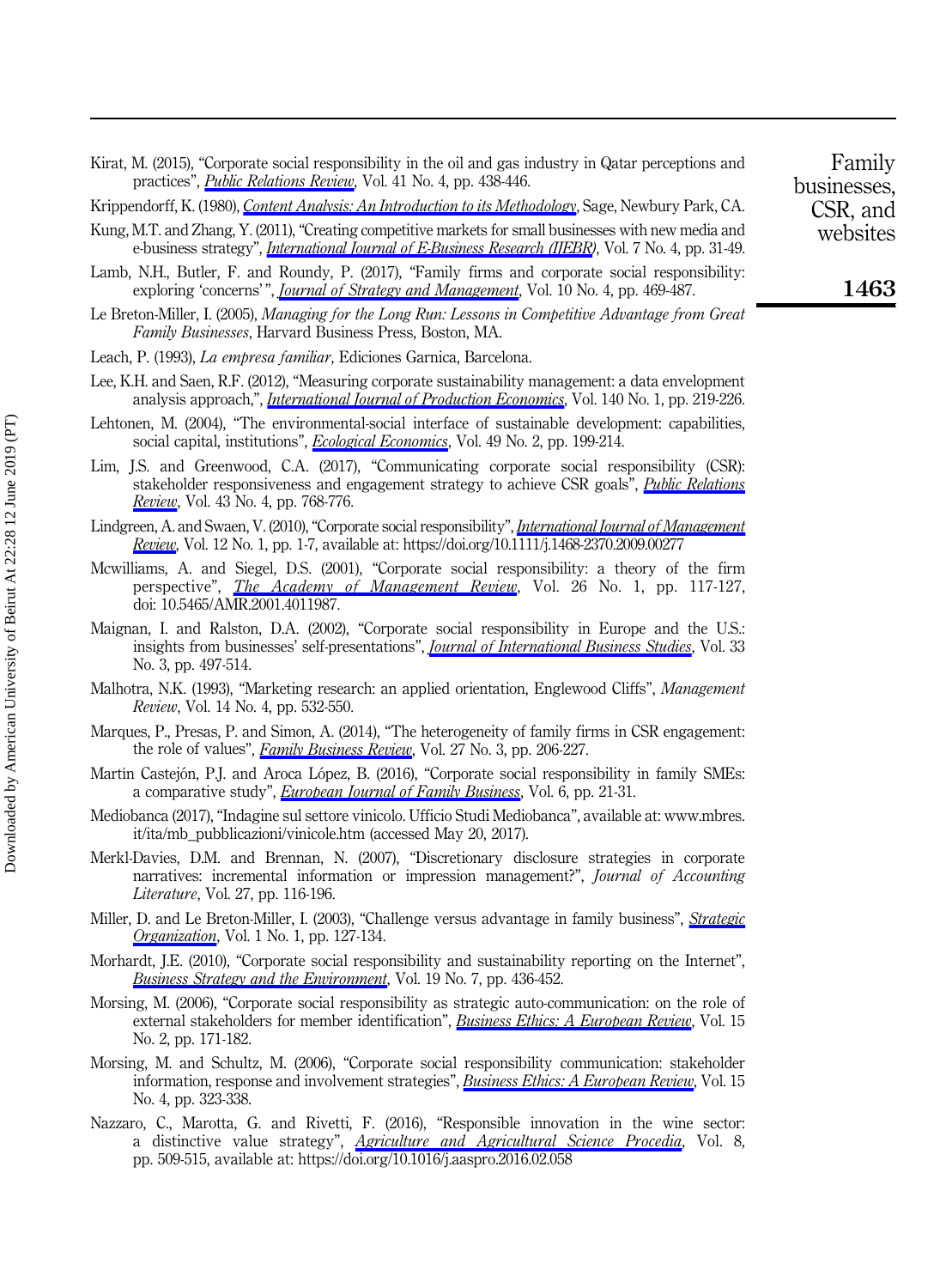| Nekhili, M., Nagati, H., Chtioui, T. and Rebolledo, C. (2017), "Corporate social responsibility disclosure and<br>market value: family versus nonfamily firms", <i>Journal of Business Research</i> , Vol. 77, pp. 41-52.                                                                                                                                                                     |
|-----------------------------------------------------------------------------------------------------------------------------------------------------------------------------------------------------------------------------------------------------------------------------------------------------------------------------------------------------------------------------------------------|
| Neubauer, F. and Lank, A.G. (1998), <i>The Family Business: Its Governance for Sustainability</i> , McMillan<br>Press, London, available at: https://doi.org/10.1007/978-1-349-14465-5                                                                                                                                                                                                        |
| Neubauer, F. and Lank, A.G. (2016), The Family Business: Its Governance for Sustainability, Springer.<br>Boston, MA.                                                                                                                                                                                                                                                                          |
| Niehm, L.S., Swinney, J. and Miller, N.J. (2008), "Community social responsibility and its consequences for<br>family business performance", <i>Journal of Small Business Management</i> , Vol. 46 No. 3, pp. 331-350.                                                                                                                                                                        |
| Ohmart, C. (2009), "Sustainable winegrowing: what is it and where does it come from?", Atti dea<br>simposio "Sustainability in vineyards and wineries", Midwest Grape and Wine Conference, Osage<br>Beach, MO, 7-9 Febbraio.                                                                                                                                                                  |
| Park, H. and Reber, B.H. (2008), "Relationship building and the use of Web sites: how Fortune<br>500 corporations use their Web sites to build relationships", <i>Public Relations Review</i> , Vol. 34<br>No. 4, pp. 409-411.                                                                                                                                                                |
| Pearson, A.W., Carr, J. and Shaw, J. (2008), "Toward a theory of familiness: a social capital perspective"<br><i>Entrepreneurship: Theory &amp; Practice, Vol. 32 No. 6, pp. 949-969.</i>                                                                                                                                                                                                     |
| Pellicelli, A.C., Polillo, R. and Teppati Gac, V. (2016), "Family business innovation: performance analysis<br>in the food ingredients industry. The case Kemin", 9th Euromed Conference of the EuroMea<br>Academy of Business "Innovation, Entrepreneurship and Digital Ecosystems" Conference Readings<br>Book Proceedings, Euromed Press, Nicosia, pp. 1434-1445, ISBN: 978-9963-711-43-7. |
| Perrini, F. (2005), "Building a European portrait of corporate social responsibility reporting", <i>European</i><br>Management Journal, Vol. 23 No. 6, pp. 611-627.                                                                                                                                                                                                                           |
| Perrini, F. and Minoja, M. (2008), "Strategizing corporate social responsibility: evidence from an Italian<br>medium-sized, family-owned company", Business Ethics: A European Review, Vol. 17 No. 1, pp. 47-63.                                                                                                                                                                              |
| Porter, M.E. and Kramer, M.R. (2006), "The link between competitive advantage and corporate social<br>responsibility", <i>Harvard Business Review</i> , Vol. 84 No. 12, pp. 78-92.                                                                                                                                                                                                            |
| Poza, M. (1995), A la sombra del roble: La empresa familiar y su continuidad, Editorial universitaria para<br>la empresa familiar, OH.                                                                                                                                                                                                                                                        |
| Prado-Lorenzo, J.M., Gallego-Alvarez, I. and Garcia-Sanchez, I.M. (2009), "Stakeholder engagement and<br>corporate social responsibility reporting: the ownership structure effect", Corporate Social<br>Responsibility and Environmental Management, Vol. 16 No. 2, pp. 94-107.                                                                                                              |
| Rikhardsson, P., Andersen, A.J.R. and Bang, H. (2002), "Sustainability reporting on the Internet"<br>Greener Management International, Vol. 40 No. 2, pp. 57-75.                                                                                                                                                                                                                              |
| Rios, J. and Pablo, J. (2014), "Trends in online marketing and the disruptive force of ignoring them"<br>The National Conference on Management and Higher Education, Theme: Innovation in<br>Management, Stamford International University, pp. 93-101.                                                                                                                                       |
| Ruizalba Robledo, J.L., Vallesprin Arán, M. and González Porras, J.L. (2014), "El voluntariado<br>corporativo y sus efectos sobre la satisfacción laboral y el compromiso en empresas familiares<br>de Andalucia", Revista de Empresa Familiar, Vol. 4 No. 1, pp. 45-58, available at: http://dx.<br>doi.org/10.24310/eifbeitb.v4i1.5038                                                      |
| Saat, R.M. and Selamat, M.H. (2014), "An examination of consumer's attitude towards corporate social<br>responsibility (CSR) web communication using media richness theory", <i>Procedia - Social and</i><br>Behavioral Sciences, Vol. 155, pp. 392-397.                                                                                                                                      |
| Salehi, M., Lari DashtBayaz, M. and Khorashadizadeh, S. (2018), "Corporate social responsibility and<br>future financial performance: evidence from Tehran stock exchange", EuroMed Journal of<br>Business, Vol. 13 No. 3, pp. 351-371, available at: https://doi.org/10.1108/EMJB-11-2017-0044                                                                                               |
| Scorrano, P., Fait, M., Iaia, L. and Rosato, P. (2018), "The image attributes of a destination: an analysis<br>of the wine tourists' perception", <i>EuroMed Journal of Business</i> , Vol. 13 No. 3, pp. 335-350.                                                                                                                                                                            |
| Stemler, S. (2001), "An overview of content analysis", Practical Assessment, Research & Evaluation.<br>Vol. 7 No. 17, pp. 137-146.                                                                                                                                                                                                                                                            |
|                                                                                                                                                                                                                                                                                                                                                                                               |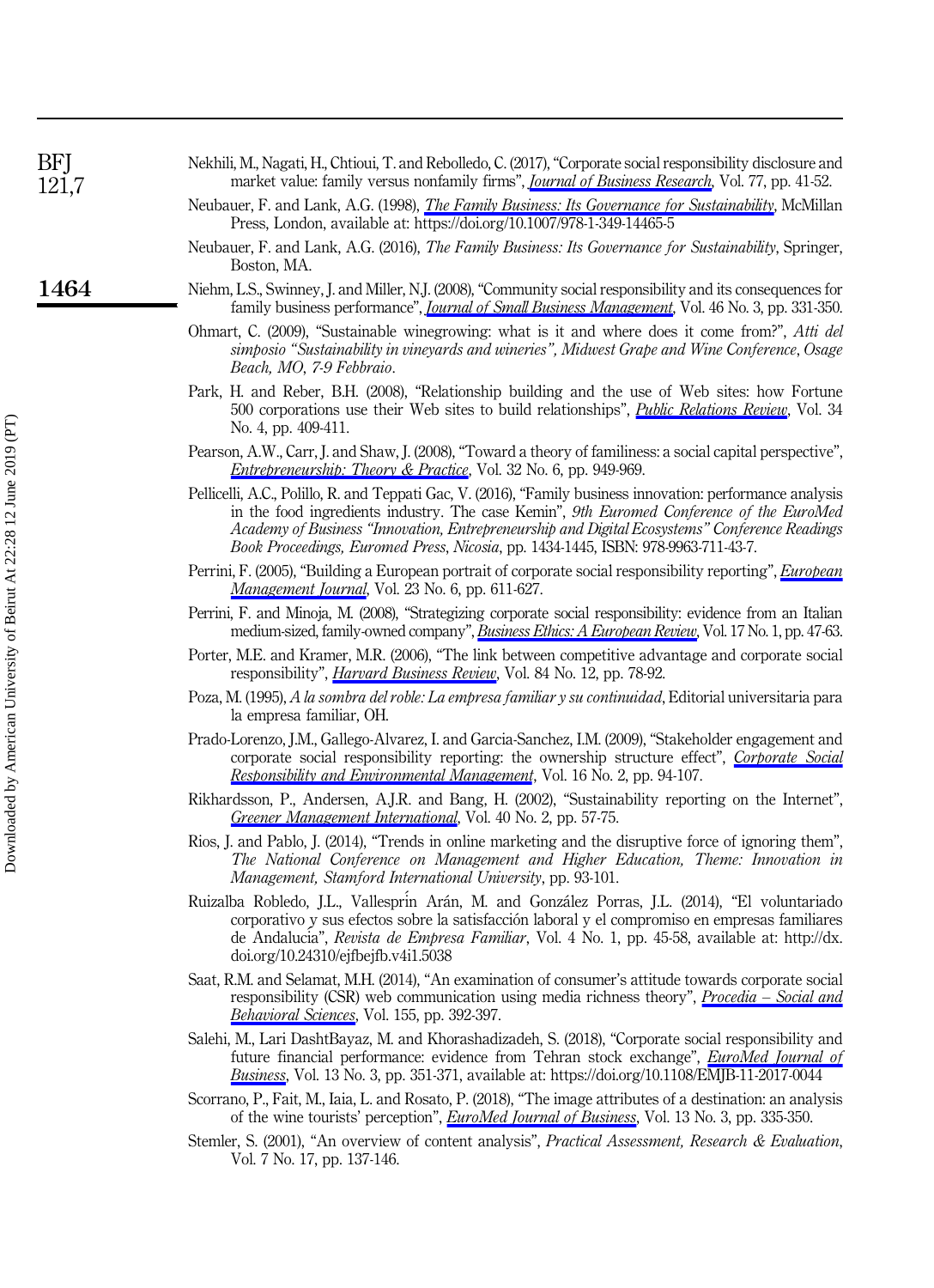- Tagesson, T., Blank, V., Broberg, P. and Collin, S. (2009), "What explains the extent and content of social and environmental disclosures on corporate websites: a study of social and environmental reporting in Swedish listed corporations", [Corporate Social Responsibility and Environmental](https://www.emeraldinsight.com/action/showLinks?doi=10.1108%2FBFJ-07-2018-0445&crossref=10.1002%2Fcsr.194&isi=000281647000005&citationId=p_132) [Management](https://www.emeraldinsight.com/action/showLinks?doi=10.1108%2FBFJ-07-2018-0445&crossref=10.1002%2Fcsr.194&isi=000281647000005&citationId=p_132), Vol. 16 No. 6, pp. 352-364.
- Tokarczyk, J., Hansen, E., Green, M. and Down, J. (2007), "A resource‐based view and market orientation theory examination of the role of 'familiness' in family business success", **[Family Business Review](https://www.emeraldinsight.com/action/showLinks?doi=10.1108%2FBFJ-07-2018-0445&crossref=10.1111%2Fj.1741-6248.2007.00081.x&isi=000244228000002&citationId=p_133), Vol. 20 No. 1, pp. 17-31.**
- Toma, A. and Marinescu, N. (2012), "The use of internet tools by tourism SMEs: a case study", Studia Universitatis Babes-Bolyai, Vol. 57 No. 4, pp. 71-81.
- Tseng, M.L. (2013), "Modeling sustainable production indicators with linguistic preferences", [Journal of](https://www.emeraldinsight.com/action/showLinks?doi=10.1108%2FBFJ-07-2018-0445&crossref=10.1016%2Fj.jclepro.2010.11.019&isi=000312173200007&citationId=p_135) [Cleaner Production](https://www.emeraldinsight.com/action/showLinks?doi=10.1108%2FBFJ-07-2018-0445&crossref=10.1016%2Fj.jclepro.2010.11.019&isi=000312173200007&citationId=p_135), Vol. 40, pp. 46-56, available at:<https://doi.org/10.1016/j.jclepro.2010.11.019>
- Uhlaner, M.L., Goor-Balk, J.M.H. and Masurel, E. (2004), "Family business and corporate social responsibility in a sample of Dutch Firms", *[Journal of Small business and Enterprise](https://www.emeraldinsight.com/action/showLinks?doi=10.1108%2FBFJ-07-2018-0445&system=10.1108%2F14626000410537128&citationId=p_136)* [Development](https://www.emeraldinsight.com/action/showLinks?doi=10.1108%2FBFJ-07-2018-0445&system=10.1108%2F14626000410537128&citationId=p_136), Vol. 11 No. 2, pp. 186-193.
- Unerman, J. and Bennett, M. (2004), "Increased stakeholder dialogue and the internet: towards greater corporate accountability or reinforcing capitalist hegemony?", [Accounting, Organizations and](https://www.emeraldinsight.com/action/showLinks?doi=10.1108%2FBFJ-07-2018-0445&crossref=10.1016%2Fj.aos.2003.10.009&isi=000223572300005&citationId=p_137) [Society](https://www.emeraldinsight.com/action/showLinks?doi=10.1108%2FBFJ-07-2018-0445&crossref=10.1016%2Fj.aos.2003.10.009&isi=000223572300005&citationId=p_137), Vol. 29 No. 7, pp. 685-707.
- Vrontis, D. (2008), "Branding and the Cyprus wine industry", *[Journal of Brand Management](https://www.emeraldinsight.com/action/showLinks?doi=10.1108%2FBFJ-07-2018-0445&crossref=10.1057%2Fbm.2008.1&citationId=p_138)*, Vol. 16 No. 3, pp. 145-159.
- Vrontis, D., Bresciani, S. and Giacosa, E. (2016), "Tradition and innovation in Italian wine family businesses", *[British Food Journal](https://www.emeraldinsight.com/action/showLinks?doi=10.1108%2FBFJ-07-2018-0445&system=10.1108%2FBFJ-05-2016-0192&isi=000381209100004&citationId=p_139)*, Vol. 118 No. 8, pp. 1883-1897.
- Wanderley, L.S.O., Lucian, R., Farache, F. and de Sousa Filho, J.M. (2008), "CSR information disclosure on the web: a context-based approach analysing the influence of country of origin and industry sector", *[Journal of Business Ethics](https://www.emeraldinsight.com/action/showLinks?doi=10.1108%2FBFJ-07-2018-0445&crossref=10.1007%2Fs10551-008-9892-z&isi=000259910600008&citationId=p_140)*, Vol. 82 No. 2, pp. 369-378.
- Ward, J. (1987), *Keeping the Family Business Healthy*, Jossey-Basss, San Francisco, CA.
- Weber, R.P. (1990), *[Basic Content Analysis](https://www.emeraldinsight.com/action/showLinks?doi=10.1108%2FBFJ-07-2018-0445&crossref=10.4135%2F9781412983488&citationId=p_142)*, 2nd ed., Sage, Newbury Park, CA.
- Wheeler, D. and Elkington, J. (2001), "The end of the corporate environmental report? Or the advent of cybernetic sustainability reporting and communication", [Business Strategy and the](https://www.emeraldinsight.com/action/showLinks?doi=10.1108%2FBFJ-07-2018-0445&crossref=10.1002%2F1099-0836%28200101%2F02%2910%3A1%3C1%3A%3AAID-BSE274%3E3.0.CO%3B2-0&citationId=p_143) *[Environment](https://www.emeraldinsight.com/action/showLinks?doi=10.1108%2FBFJ-07-2018-0445&crossref=10.1002%2F1099-0836%28200101%2F02%2910%3A1%3C1%3A%3AAID-BSE274%3E3.0.CO%3B2-0&citationId=p_143)*, Vol. 10 No. 1, pp. 1-14.
- Wigley, S. (2008), "Gauging consumers' responses to CSR activities: does increased awareness make cents?", *[Public Relations Review](https://www.emeraldinsight.com/action/showLinks?doi=10.1108%2FBFJ-07-2018-0445&crossref=10.1016%2Fj.pubrev.2008.03.034&isi=000258421500021&citationId=p_144)*, Vol. 34 No. 3, pp. 306-308.
- Williams, S.M. and Ho Wern Pei, C.A. (1999), "Corporate social disclosures by listed companies on their web sites: an international comparison", *[The International Journal of Accounting](https://www.emeraldinsight.com/action/showLinks?doi=10.1108%2FBFJ-07-2018-0445&crossref=10.1016%2FS0020-7063%2899%2900016-3&citationId=p_145)*, Vol. 34 No. 3, pp. 389-419.
- Yin, R.K. (2012), *Applications of Case Study Research*, Sage Publications, Thousand Oaks.
- Young, S. and Marais, M. (2011), "CSR reporting: an institutional perspective", *[Finance and Corporate](https://www.emeraldinsight.com/action/showLinks?doi=10.1108%2FBFJ-07-2018-0445&crossref=10.2139%2Fssrn.1776193&citationId=p_147)* [Governance Conference](https://www.emeraldinsight.com/action/showLinks?doi=10.1108%2FBFJ-07-2018-0445&crossref=10.2139%2Fssrn.1776193&citationId=p_147), La Trobe University.
- Yu, A., Huang-Bin, D. and His-Mei, C. (2015), "Corporate social responsibility performance in family and non-family firms: the perspective of socio-emotional wealth", [Asian Business Management](https://www.emeraldinsight.com/action/showLinks?doi=10.1108%2FBFJ-07-2018-0445&crossref=10.1057%2Fabm.2015.16&isi=000365840000002&citationId=p_148), Vol. 14 No. 5, pp. 383-412, available at:<https://doi.org/10.1057/abm.2015.16>
- Yuthas, K., Rodney, R. and Dillard, J. (2004), "Communicative action and corporate annual reports", [Journal of Business Ethics](https://www.emeraldinsight.com/action/showLinks?doi=10.1108%2FBFJ-07-2018-0445&isi=000179498000011&citationId=p_149), Vol. 41 Nos 1-2, pp. 141-157.
- Zellweger, T.M., Eddleston, K.A. and Kellermanns, F.W. (2010), "Exploring the concept of familiness: introducing family firm identity", *[Journal of Family Business Strategy](https://www.emeraldinsight.com/action/showLinks?doi=10.1108%2FBFJ-07-2018-0445&crossref=10.1016%2Fj.jfbs.2009.12.003&citationId=p_150)*, Vol. 1 No. 1, pp. 54-63.

## Further reading

Fiocca, R. and Sebastiani, R. (2015), *Politiche di marketing e valore d'impresa*, McGraw Hill, Milan.

Graafland, J. (2002), "Corporate social responsibility in family business", paper presented at the Research Forum Proceedings of the Family Business Network, 13th Annual Conference, Helsinki.